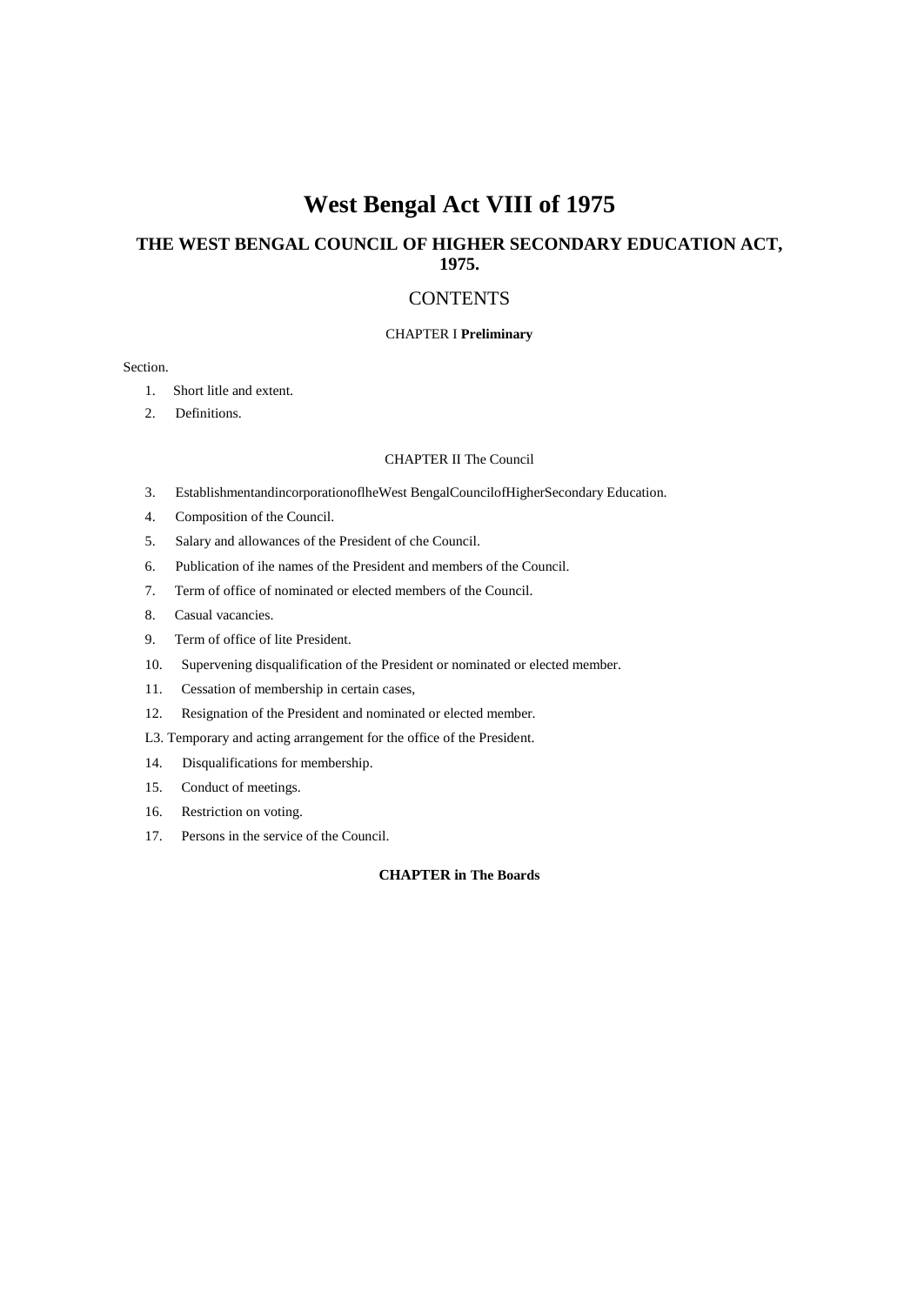# CHAPTER IV Commiltees or the Council

*The Wcjf Bengal Council of Higher Secondaiy* Section.

Education Act, 1975.<br> **Education Constitution of Commiltees.** 

**244**

20. Functions of Committees.

#### CHAPTER V

#### Powers and functions of the Council and the President

- 21. Functions of the Council.<br>22. Powers and duties of the I
- Powers and duties of the President.

# CHAPTER VI Meetings

- 23. Meetings of the Council.
- 24. Regulations relating to meetings.

### CHAPTER VH Finance and Audit

- 25. Annual report.
- 26. Budget,
- *21,* Grants by the Slate Government.
- 28. Fund of the Council.
- 29. Application of the Fund.
- 30. Accounts.
- 31. Audit.
- 32. Audit report.

# CHAPTER VIII Supplemental provisions

- 33. Payment or allowances,
- 34. Council to rurnish information,
- 35. Power or Slate Government to suspend proceedings.
- 36. Certain persons to be deemed to be public servants.
- 37. Indemnity.
- 38. Savings.
- 39. Transitory provisions.
- 40. Power to make rules.
- 41. Council to be guided by directions of the Slate Government.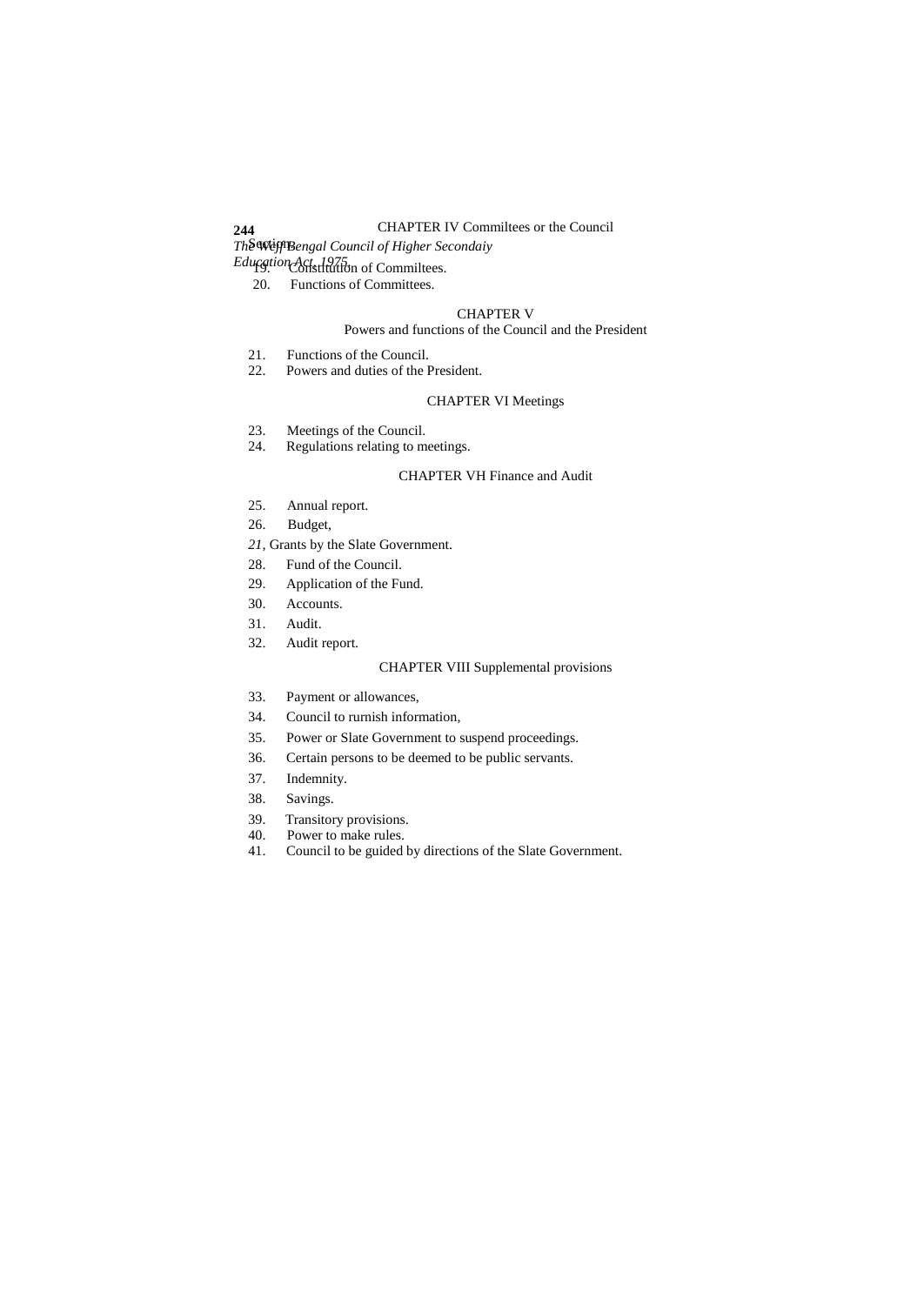**©**

# **West Bengal Act VIII of 1975<sup>1</sup>**

# **THE WEST BENGAL COUNCIL OF HIGHER SECONDARY EDUCATION ACT, 1975.**

West Ben. Act IX of 1984. West Ben. ActXllI of 1987,

**A**MRNDED ... ... West Bun. Act XVI of 1989.

West Ben. Act XIX of 1990. WesL Ben. Aci XXXV of 1994.

*[3rd April, 1975.]*

*An Act to establish a Council of Higher Secondary Educal ion in the State of West Bengal, to define the powers and functions of such Council and to provide for certain matters connected therewith.*

**W**HEREAS it is expedient lo establish a Council of Higher Secondary Education in the Stale of West Bengal, to define the powers and functions of such Council and to provide for certain matters connected therewith;

It is hereby enacted in the Twenty-sixth Year of (he Republic of India, by the Legislature of West Bengal, as follows:—

#### CHAPTER I Preliminary

1. (I) This Act may be called the West Bengal Council of Higher Short title Secondary Education Act, 1975. Jml eMLn'-

(2) It extends to the whole of West Bengal.

- 2. In this Act, unless the context otherwise requires,— Definitions.
	- (a) "Council" means the West Bengal Council of Higher Secondary Education established under section 3;
	- (b) "the Fund" means the West Bengal Council of Higher Secondary Education Fund referred lo in section 28;
	- (c) "Head of Institution" means the head of the teaching staff of an Institution by whatever name he or she may be designated;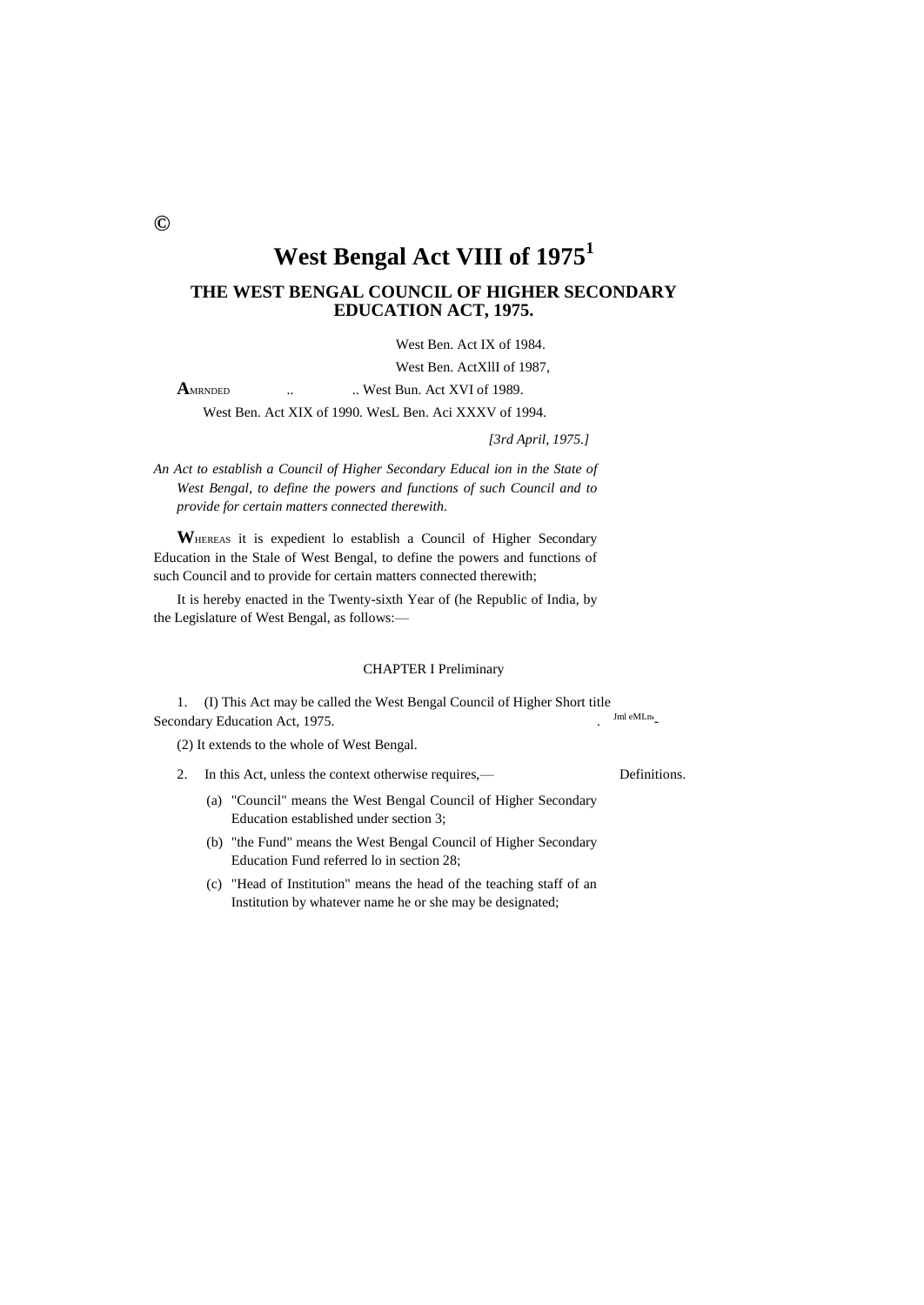**246** *The Wei! Bengal Council of Higher Secondary (Chapter /.—Preliminary.—Seclion 2.)*

[West Ben. Act ;

- (d) "Higher Secondary Education", except in relation to such class of students as the State Government may specify in this behalf, mean such education, commencing after lite terminal stage of school education in the pattern of secondary education introduced with effect from the 1st day of January, 1974, which concludes with Lhe passing of the public examination by whatever name called anil instituted by the West Bengal Board of Secondary Education, as is provided for students with a view to qualifying them for admission to diploma or degree coursc instituted by a University or by Government or by a Statutory Body, and includes, subject lo any general or special order of the State Government, education in—
	- (i) Humanities,
	- (ii) Sciences,
	- (iii) Commerce,
	- (iv) Agriculture,
	- (v) Technical courses, or
	- (vi) Other courses, vocational or otherwise, which the State Government may, in consultation with the Council, specify;
- (e) "Institution" means a Higher Secondary School or an educational institution or department of a college or institution imparting instruction in Higher Secondary Education;
- (f) . "Managing Committee", used with reference to an Institution, means the person or the body of persons for the time being entrusted with the management of .the affairs of the lnstitu tion;
- (g) "member" means a member of the Council;
- (h) "notification" means a notification published in the *Official Gazette;*
- (i) "prescribed" means prescribed by rules made under this Act;

(j) "President" means the President of the Council; (k) "recognised" with its grammatical variations, used with reference to Institutions, means recognised under this Act; (1) "regulation" means a regulation made by the Council under this Act;

(m) "rule" means a rule made by the State Government under this Act; and

# *Education Aci, J 975.*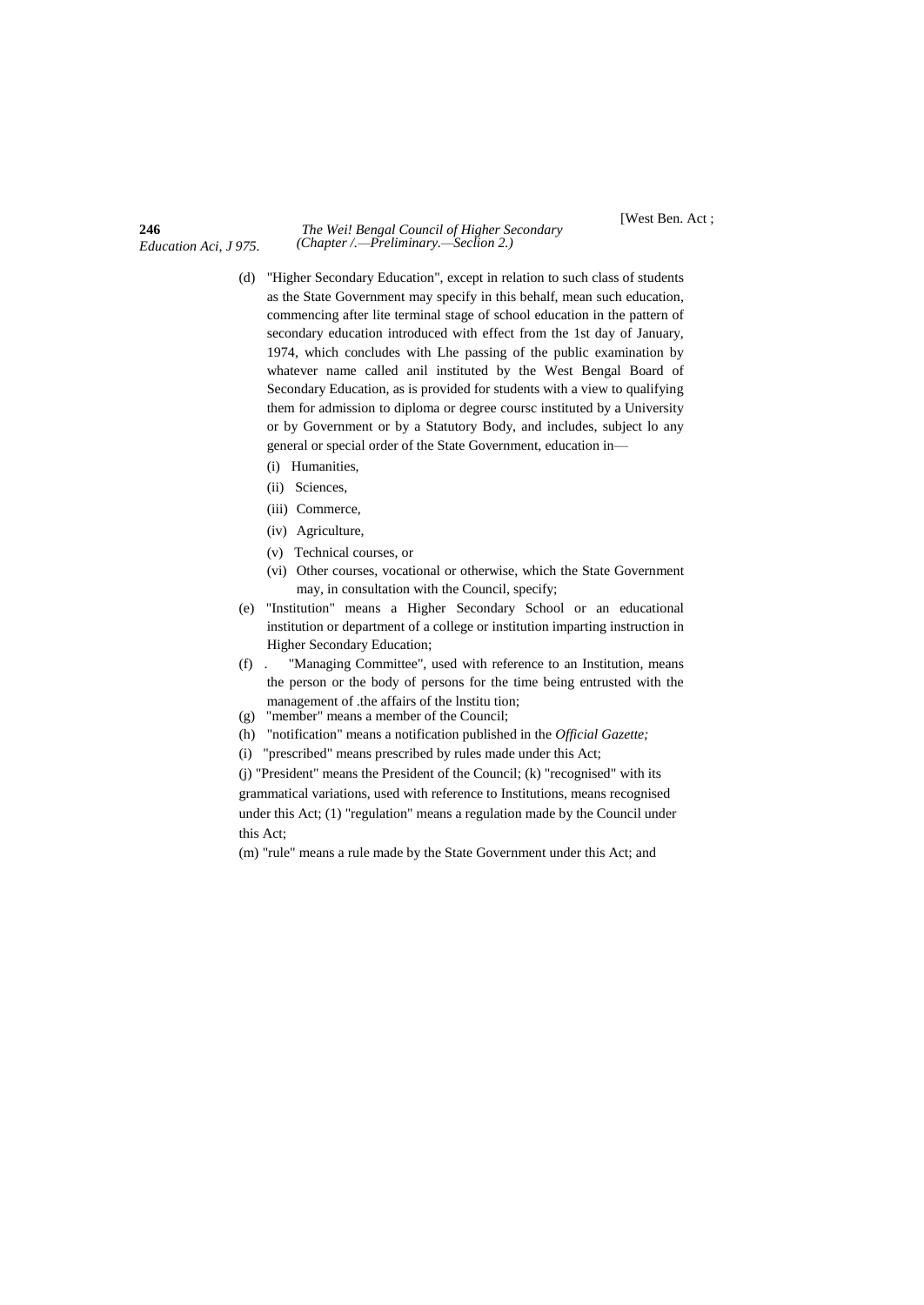VIII of 1975.]<sub>247</sub>

The Wcjf Benght Contacil of HIghes sunsiliarisections 3, 4.) Education Act, 1975. (n) "Secondary Education", except in relation to such class of  $\dddotsc$ students as the State Government may specify in this behalf, means such education in the pattern orSccondary Education introduced wilh effect from the 1st day of January, 1974, West Ben. imparled in any institution defined as such in the West  $19G3^{1 \circ f}$ Bengal Board of Secondary Education Act, 1963, as terminates with the passing of the public examination by whatever name cullcd and instituted by the West Bengal Board of Secondary Education.

**CHAPTER II** 

The Council

<sup>&#</sup>x27;Clause (c) was subsmuletl for the original clause by s. 2( I )(a) or the West Bengal Council of Higher Secondary Education (A men dm en I) Act, 19B4 (West Ben. Act IX or 1984).

<sup>&#</sup>x27;Clause (ft) was inserted by s. 2(1) of the West Bengal Council of Higher Secondary FflIU'-irifin flmnhrfiMAiiH A j»r IfiOrt  $t$  W <1  $\blacksquare$ - 1 It\*- S VIV ~ T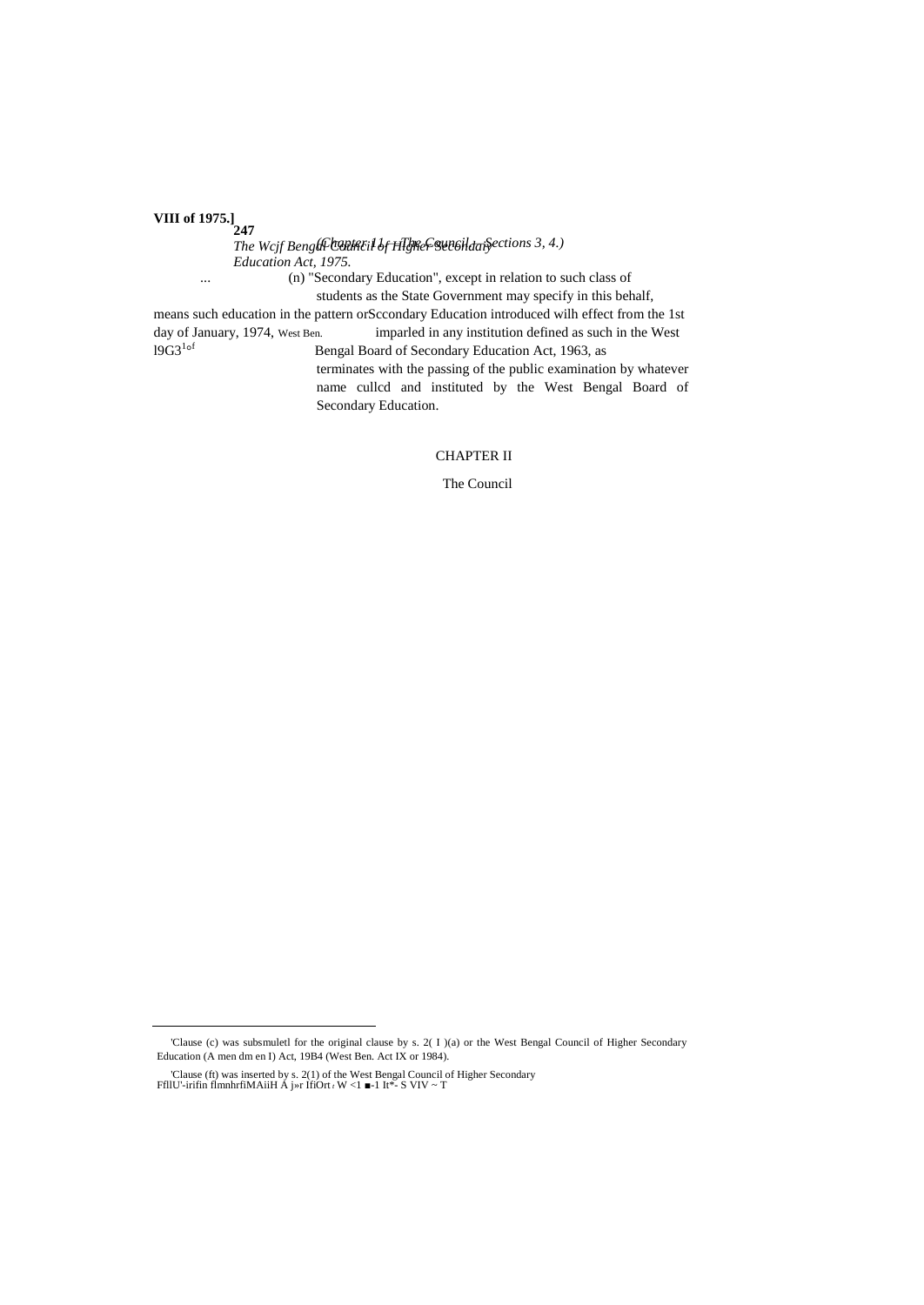3. (1) The Slate Government shall, as soon as may be after this Act comes into force, establish a Council to be called the West Bengal Council of Higher Secondary Education.

(2) The Council shall be a body corporate with perpetual succession and a common seal, shall be entitled to acquire, hold and dispose of property, to enter into contracts and to do all other things necessary for the purposes of this Act and shall by its name sue and be sued.

Est at) I i<br>MII- mem mem and incorporalion of (he West Bengal Council or Higher Secondary Educaimn

- 4. (1) The Council shall consist or the following members, namely:—
	- (a) the President who shall be appointed by the Stale Government;

**248** *The Wcjf Bengal Council of Higher Secondaiy Education Act, 1975.* (b) the President of the West Bengal Board of Secondary Education established under the West Bengal Board of Secondary Educaiion Act, 1963, t-.v *officio;*

- <sup>J</sup>(c) the Director or School Education, West Bengal, *ex-qffivio*:
- (d) the Director ofTechnical Education, West Bengal, *ex-officio;*
- (e) the Director of Industries, West Bengal, *ex-officio;*
- (Q the Director of Agriculture, West Bengal, *ex-officio;*
- ! (ff) the Director, State Council of Educational Research and Training, West Bengal, *ex-officio',*

CompOMli un of (lie Council,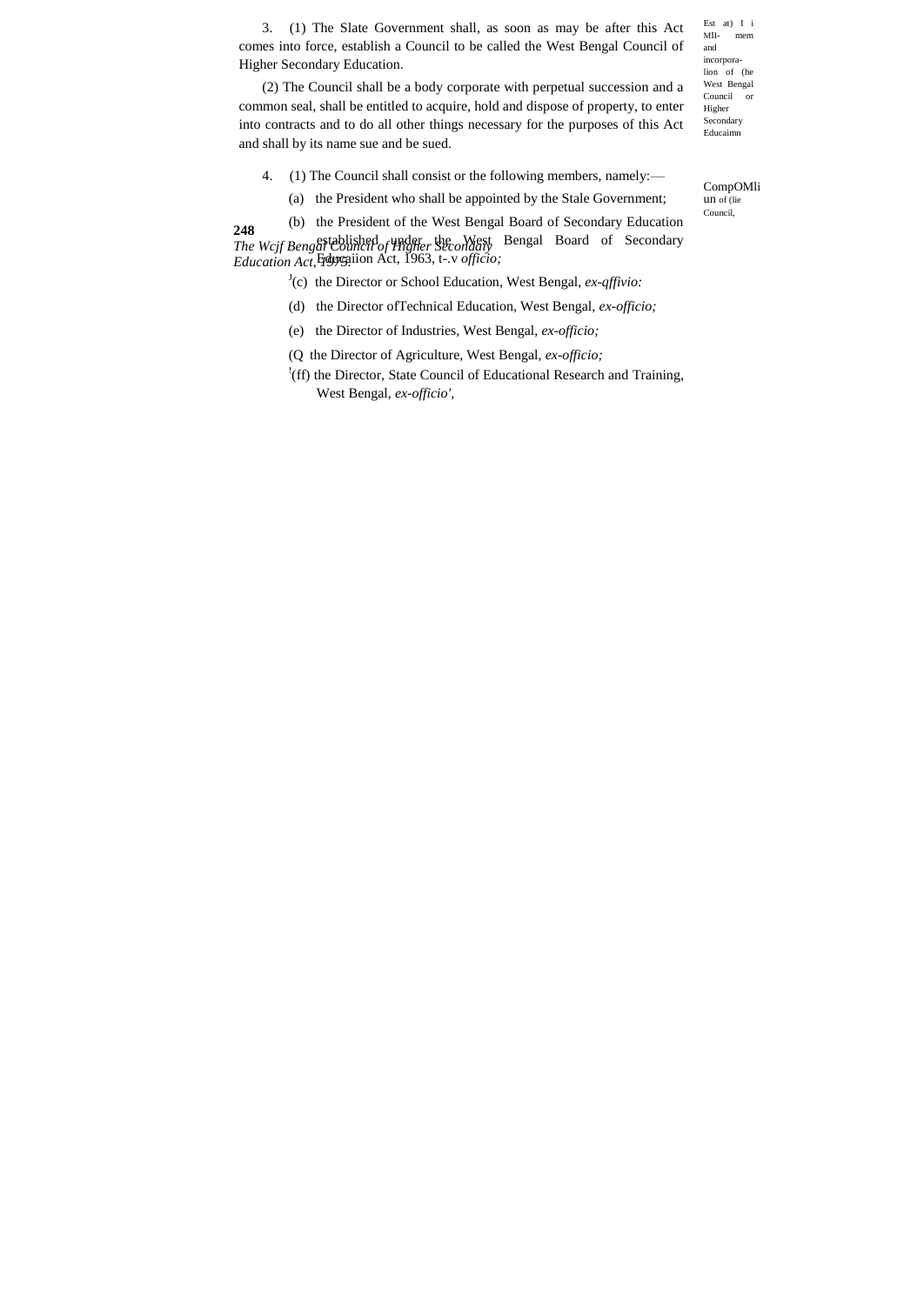# *The Wcjf Bengal Council of Higher Secondaiy Education Act, 1975. (Chapter II.—The Council.—Section 4.)*

**249**

- '(g) persons not exceeding eight in number lo be nominated by the Stale Government, of whom—
	- (1) one shall be a woman inicrcsied in education,
	- (2) one shall be a Principal of a College imparting instruction in Higher Secondary Education,
	- (3) one shall be a Dean or any of the Faculties of the Bidhan Chandra Krishi Viswavidyalaya, and
	- (4) one shall be the Head of a Higher Secondary School imparting instruction in Higher Secondary Education (hereinafter referred to in this sub-section as Higher Secondary School);
- ! (h) six teachers of Higher Secondary Schools having qualifications for imparting instruction in Higher Secondary Education to be elected by the teachers of such schools in the manner prescribed;
- (i) two representatives of the West Bengal Legislative Assembly lo be elected by the members of such Assembly amongst themselves in the manner prescribed;
- $3$ (il) one representative or the Court of ihe Vidyasagar University of Midnapore to be elected by the members of such Court from amongst themselves in Ihe manner prescribed;
- $3(i2)$  one representative of the Court of the Jadavpur University lo be elected by the members of such Court from amongst themselves in the manner prescribed;
- $3$ (i3) one representative of the Court of the University known as Rabindra Bharati lo be elected by ihe members of such Court from amongst themselves in the manner prescribed;
- $3$ (i4) one representative of the Court of the University of Kalyani to be elected by ihe members of such Court from amongst themselves in the manner prescribed;
- (j) one re present alive of the Senate of ihe University of Calcutta to be elected by the members of the Senate from amongst themselves in the manner prescribed;

'Clause (g> was substituted forihe original clause by s. 2(1) of the Weil Bengal Council of Higher Secondary Education (Amendment) Act, [994 (West Ben, Acl XXXV of 1994). Prior to this substitution the word "VLiWiividyahja", in sub-clause (3), was substituted, w.c.f, the 20th day of July. 19BI, for the words "Viswa Vitlyalaya:" by s. 2(2) of (he West Bengal Council or Higher Secondary Education (Amendment) Acl, 1990 (West Ben. Acl XIX of 1990), ^Clause (h) was substituted for Ihe original clause by 5. 2(2) otitic West Bengal Council of

Higher Secondary Education (Amendment) Acl. 199-1 (West Ben. Acl XXXV of 1994).  $n,^{\wedge}$  T<sup>\*</sup>,. r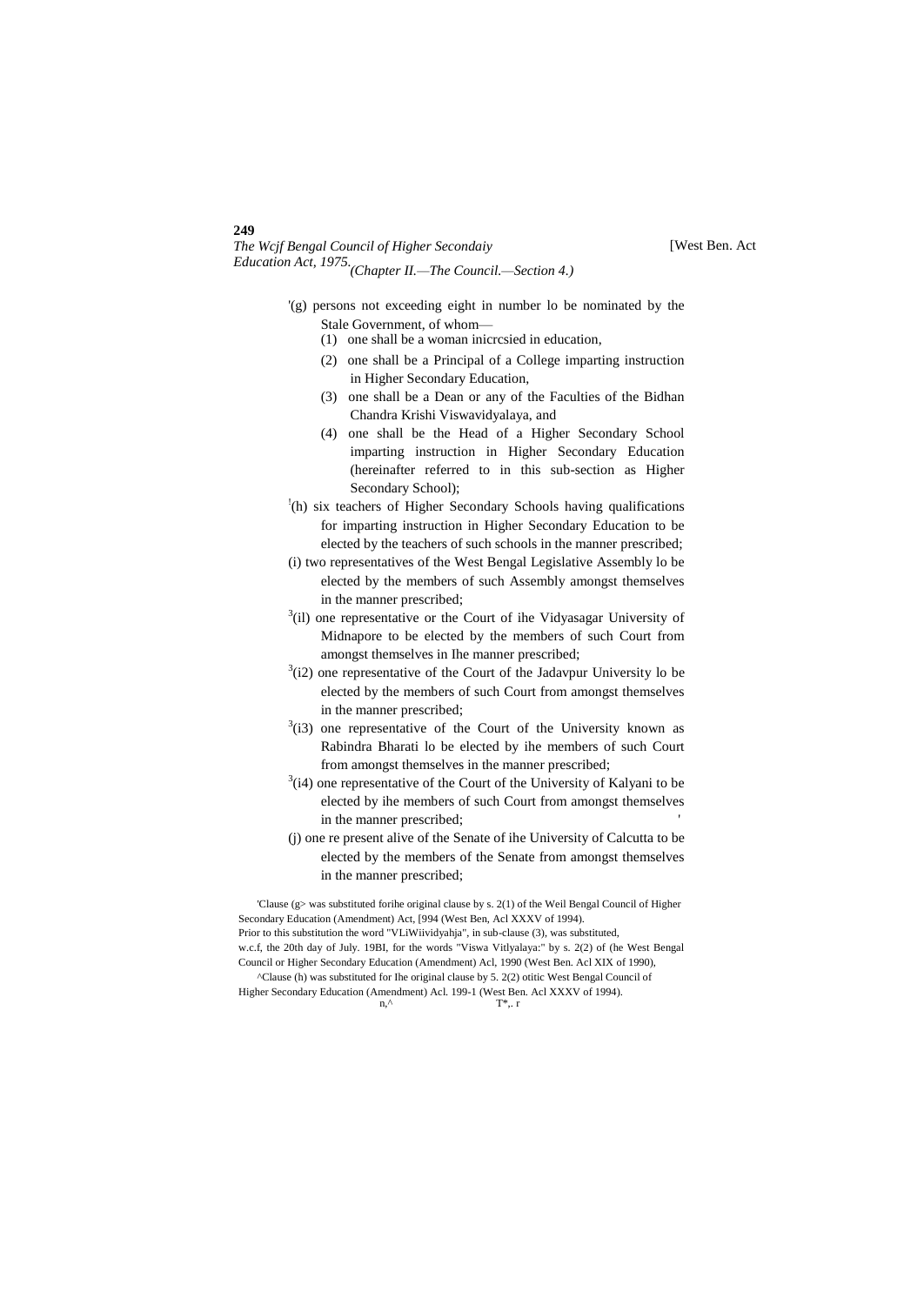*The Wcjf Bengal Council of Higher Secondaiy* VIII of 1975.] *Education Act, 1975. (Chapter If.—The Council. —Sect ion 5.)*

- (k) one representative of '[Ihe Court or Ihe University of BurdwanJ to be elected by the members of -[such Court] from amongst themselves in Ihe manner prescribed; und
- (1) one representative of  $J$ [the Court of the University of Nonh Bengali Lo be elected by the members of  $J$ [sut:h CourtJ from amongst themselves in the manner prescribed;
- s (m) one person elected by the employees of the Council from amongst themselves '•[in the manner provided by regulations.]
- (2) The President shall be a whole-lime officer of the Council.

(3) Tlie members referred to in clauses (a) to (g) of sub-section (1) and the following persons to be nominated by the Stale Government shall be the firsi members of ihe Council, namely:—

- (i) two members or the West Bengal Legislative Assembly;
- (ii) one member of the Senate of the University of Calculla;
- (iii) one member of '[the Court of the University of Burdwan;]
- (iv) one member of "[the Court of the University of North Bengal,]

(4) The first members of the Council other than the President shall hold office for such period not exceeding two years as the Slate Government may specify.

5. The President shall receive such salary and allowances, if any. , , ulloivjnccs from ihe West Bengal Council of Higher Secondary EducaUon Fund as <sup>0</sup> ihe State Government may determine. ihcCoundf

Salary and<br>ulloivinces<br> $\int_0^t$  ihe

'The words within (hi; square brackets were subslilulcd for (he words "rhe UnivciNily of Burdwan" by s. 2(l)(fc0(i) or the Wesl Bengal Council of Higher Secondary Education (Amendment) Acl, 19S4 (Wesl Ben. Act IX of [984),

Tlie words' wilhin the square brackets wercsubsliluied forlhe words "such University" *by s.* 2(l)(bKii). *ibid.*

The words wilhin the square brackets were substiluled for the words "(he North Bengal University" by s. 2(l)(c)(i), *ibid.*

'The words wilhin the square brackets were substituted for the words "such University" by s. 2(l)(c)(ii). ibid.

'Clause (m) was inserted by s. 2 or Ihti Wesl Bengal Council of Higher Secondary Education (Amendment) Acl, 1983 (WeM Ben. Acl XVI or 1989).

The wards within Ihe square brackets were .substituted for the nerds "in ihe manner prescribed." by s. 2(4} or the West Bengal Council of Highur Secondary Education (Amendmcm) Acl. 1994 (West Ben, Act XXXV of 1994).

The words within the square brackcis were substituted for (he words "ihe University of Burdwan," by s. 2(a) of Ihe Wesl Ucngal Ctm.idl of Higher Secondary Education (Amendment) Act, 1987 (Wesl Ben. Acl XIII of 19K7).

'The words witllin ihe square brackcis were substituted for Ihe words "ihe University ol Nonh Bengal:" by s. 2(b), *ibid.* Prior *to* this subsliiuiion ihe words "ihe University or Nonh Bengal" were substituted for ihti words "ihe North BctigaJ University" by s. 2(2) oflhc West Bengal Council of Higher Secondary Education (Amendment) Act. 1984 (Wesl

■ • iv . p inert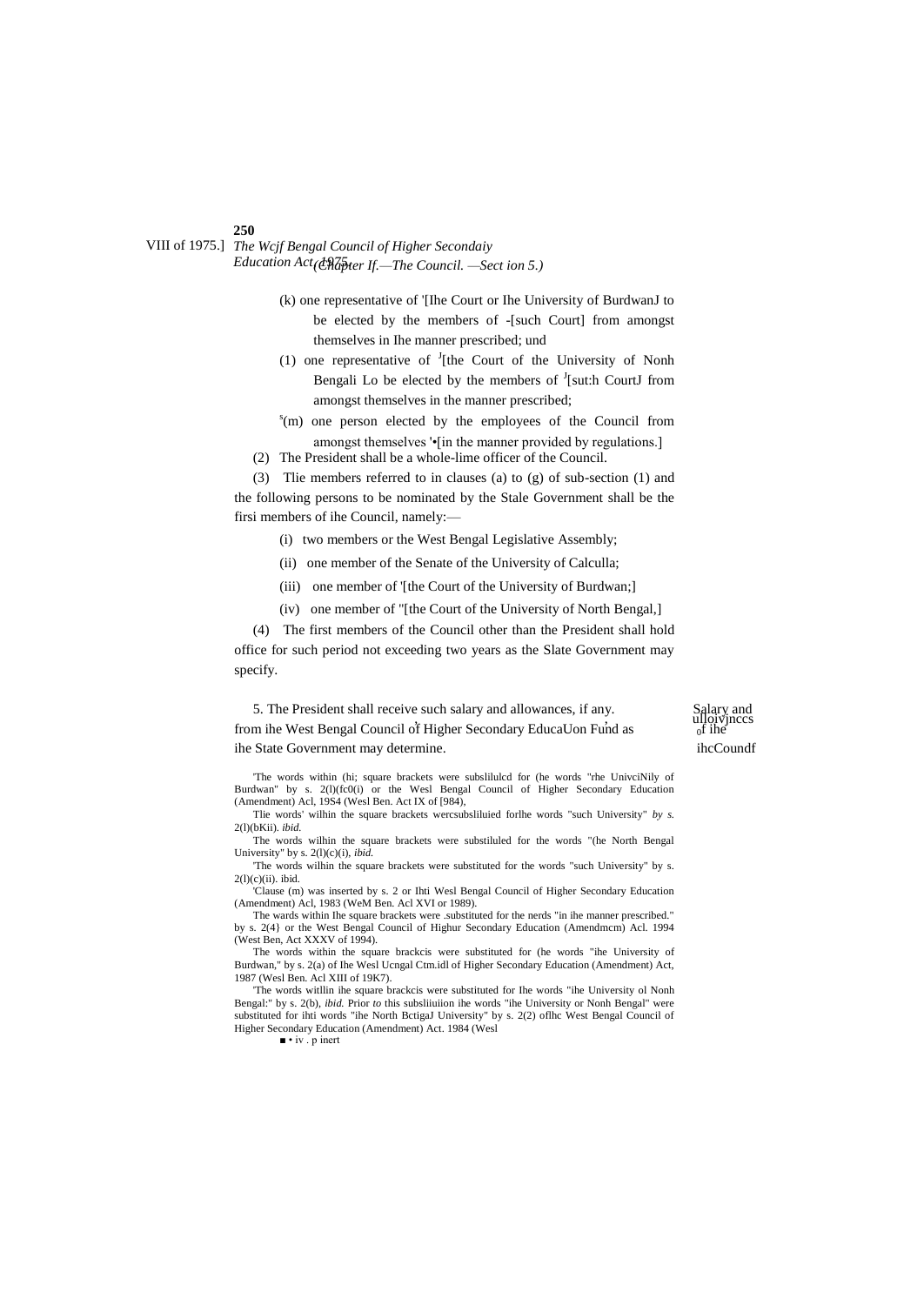**9** *The Wei! Bengal Council of Higher Secondary*

*Education Aci, J 975.*

250

#### *(Chapter II.—lite Council.—Sections 6-10.)*

**[West Ben. Act**

*6.* Tlie names or ihe President and oilier members of die Council appointed, nominated or elected under section 4 stiul be published in die *Official Gazette,* as soon as may be after their appointment, nomination or election, as the case may be.

7. (I) Subject to the provisions of this Act, a nominated or clected member shall hold office for such term not exceeding Ihrcc years as the Slate Government may spccify and such term shall be computed front the dale on which Ihe name of the nominated or clected member is published under section 6.

Tcmt of office of nominated or ducted members of Llic Cuuncil.

Publication of ihe names of the Fasident and members of the Council

> '(1A) The term of office of nominated or elected members shall be held to include any period which may elapse between the expiry of the said term and the date of nomination ar election, as the case may be, of new members to the Council to fill vacancies arising by efflux of time.

(2) On ihe expiration of the term of office specified under subsection (I), a nominated or elccted member may be renominated or reelected.

Ouu-il vacancies.

~] crm n[ office of Lhc

President.

otherwise ceases to be a member, [lie vacancy shall be filled up by a fresh nomination or election, as the case may be, under section 4. y. The appointment of the President under clause (a) of sub-section

8. If a nominated or clcctcd member dies or resigns his office or

(1) of section 4 shall be for such period as the State Government may specify in this behalf, but the Slate Government may extend the period from time to time so, however, that ihe total period or appointment does not exceed four years from the dale of first appointment and on the expiration of the said period or the extended period, if any, the President may be reappointed.

10. If the President or a nomi nated or elec led member becomes, after his appointment or nomination or election, as Ihe case may be, subject to any or the disqualifications specified in section 14 he shall cease to hold office with effect from such date as the State Government may direct.

Supervening disqualification oT lhc Prcsiitnv *wr*  nominated orclcclcd member

> 'Sub-scclion (I A) was inserted by s. 3 of Lhi: Wesl Ucng;tl Council up Higher Secondary Education (Amendment} AcL, 1694 (West Ben Acl XXXV of 1994J.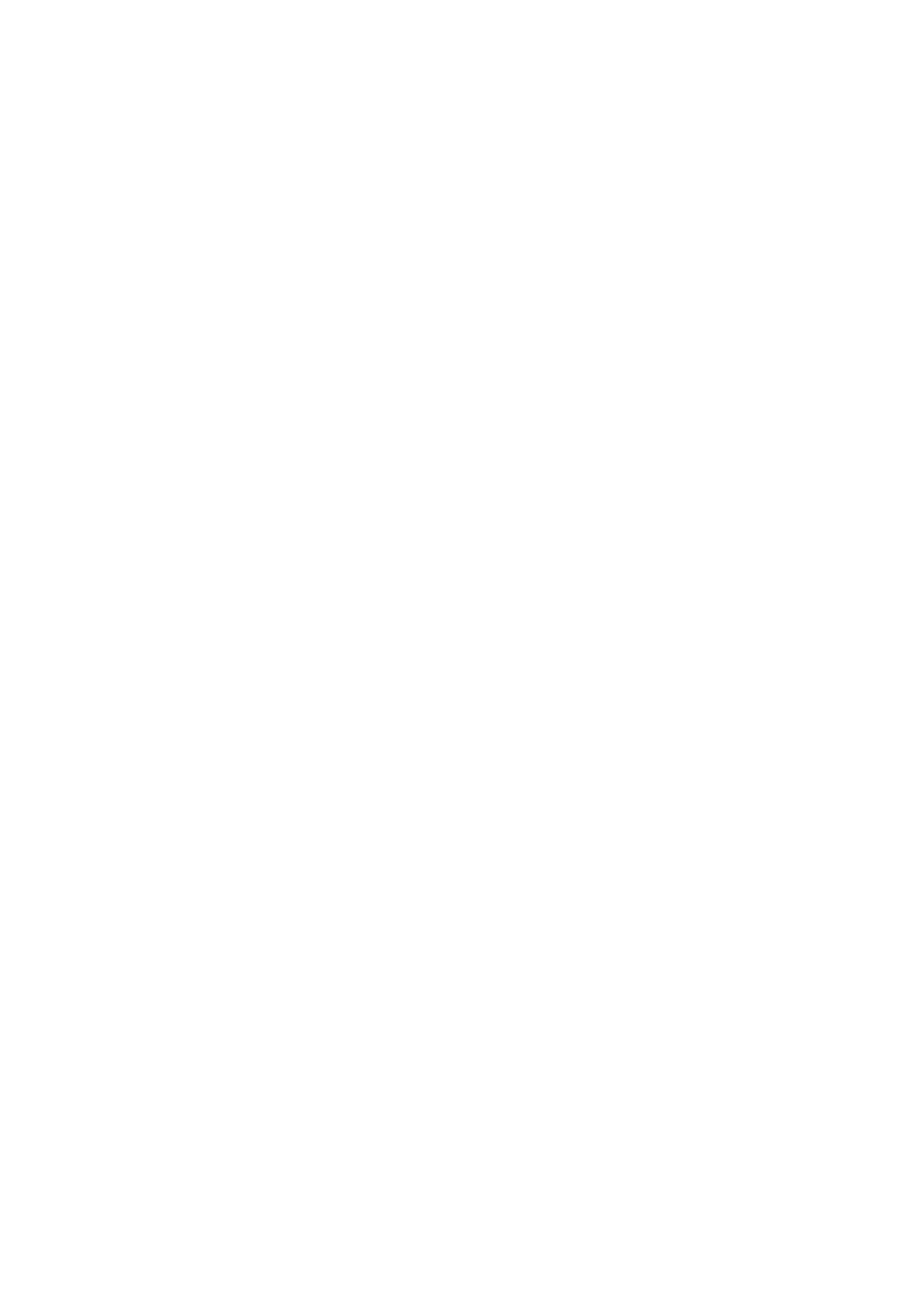**VIII of 1975.]** *The West Bengal Council of Higher Secondary Education Acl, 1975.* **251**

#### *(Chapter II.—The Council.—Sections-11-14.)*

"11. (1) When a person is qualified lo be a member of any Board of Studies or Committee of the Council by virtue of his membership of ihe Council or of any other authority or body of the Council, he shall cease lo be a member of such Board of Studies or Committee, as ihe case may be, of the Council, when he ceases ID be a member of ihe Council or such other authority or body of the Council.

(2) When a person is nominated or elected as a member of the Council or of any Board of Studies or other authority or body of the Council from any constituency, lie shall cease to be sucli member when he ceases to belong to that constituency.

12. (1) The President may resign his office by giving a notice in writing lo the Stale Government stating his intention so to do, and on such resignation being accepted by the State Government the President shall be deemed lo have vacated his office.

(2) A nominated or clecicd member may resign his office by giving a notice in writing lo the President stating his intention so to do, and on such resignation being accepted by the Council, such member shall be deemed to have vacated his office.

13. If the President dies or resigns his office or ceases lo hold office or is temporarily absent or by any reason unable to perform ihe function or the President, the State Government shall authorise a member of the Council to exercise the powers and perform the duties of the office of the President until the President resumes office or a new President is appointed, as the case may be.

14. A person shall be disqualified for being appointed or nominated or elected a member of the Council if he—

- (a) has been adjudged by a competent Court to be of unsound mind;
	- (b) is an undischarged insolvent;

<u>.</u>

(c) being a discharged insolvent, has not obtained from the Court a certificate that his insolvency was caused by misfortune without any misconduct on his part;

Cessation membership in ccrwin

Resignation or ihe President and nominated or dec led member

Temporary anil acting arrangement Tor the olTicc of (he President.

Dis qualifications for membership.

<sup>2</sup> ihe words "the University of North Bengal"' were substituted for the words "ihe North Bengal University" by **5.** 5 of (he Wesl Bengal Council of Higher Secondary Educalion {Am end men I) Acl, 1984 (Wesl Ben. Acl IX of 1934). and

<sup>(</sup>ii) (he words "the Court of the University of Burdwan or the Court of the University of North Bengal," wercsubsliluicd Tor ihe words "the University of Burdwan or the University of North Bengal," by s. 3 of the West Bengal Council of Higher Secondary Lducalion (Amendment) Act, 1987 (West Ben. Acl Xttt of 1<JS7>

<sup>&#</sup>x27;Sub-scclion (2) w;is substituted Tor lhc original sub-scciion by s. 3 of the WesL Bengal Council of Higher Secondary Education (Amendmcm) Ad. 1990 (West Ben, Acl XIX of IW01.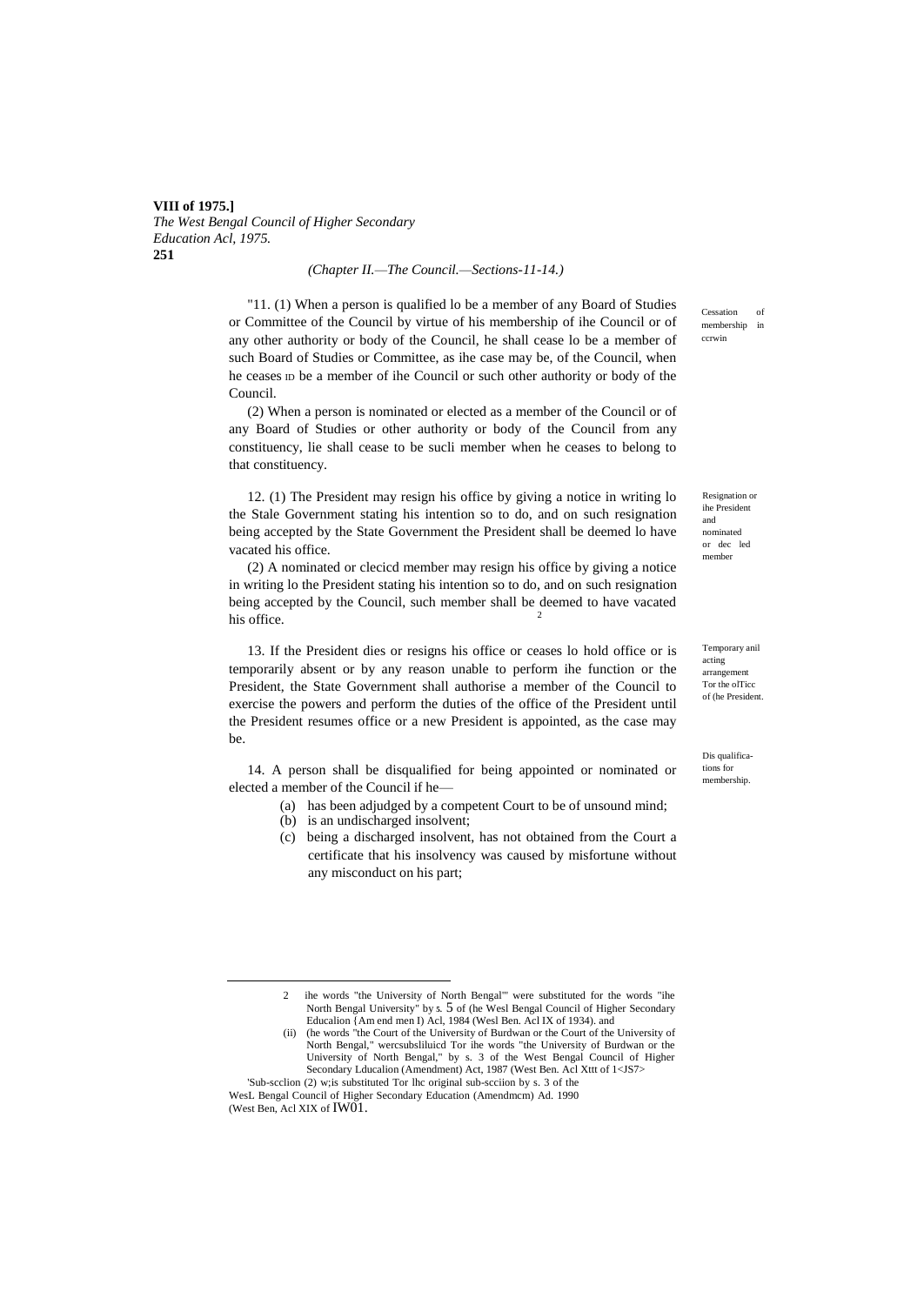#### **252** *The Wei! Bengal Council of Higher Secondary*

[West Ben, A.ct

*(Chapter 11.—The Council-—Sections 15-17.)*

- (d) has been convicted by a Court of an offence which is declared by the Slate Government to be an offence involving moral turpitude, unless—
	- (i) such disqualification is condoned by the State Government, or
	- (ii) the term of his sentence of imprison men!, or a period of five years from the dale of his conviction, whichever is longer, has expired;
- (e) directly, or indirectly, by himself or his partner,—

(i) has or had any share or interest in any text-book

approved by the Council or published by or under the authority of the Council, or (ii) has any interest in any work done by order of, or in any contract entered into by or on behalf of, the Council:

Provided that a person who had any share or interest in any lex I-book referred to in sub-clause (i) shall not be deemed lo have incurred the disqualification under the said sub-clause if five years have elapsed from the dale of Ihe publication or republication of such text-book.

15. The President, or in his absence, one of the members of the Council elected from amongsi those present, shall preside at meetings of the Council, and the President or such member shall be entitled io vote on any matter and shall have a second or casting vote in every case of equality of voles.

16. (1) No member of the Council shall vote on any matter in which he has any personal or pecuniary interest or if it relates lo any Institution of which he is either a teacher or a member of the Managing Commitlee.

Conduct or meetings.

(2) The President or the member presiding at a meeting of the Council shall decide any question arising under sub-section (1) and his decision thereon shall be final.

17. (1) The Council shall have a Secretary who shall be appointed by the State Government on such terms and conditions as may be determined by the Slate Government.

'(2) (a) The Council may appoint such other officers and employees as it considers neccssary for carrying QUI the purposes of this Act.

Persons in ihii service of lhc Council,

Restriction on voting.

*Education Aci, J 975.*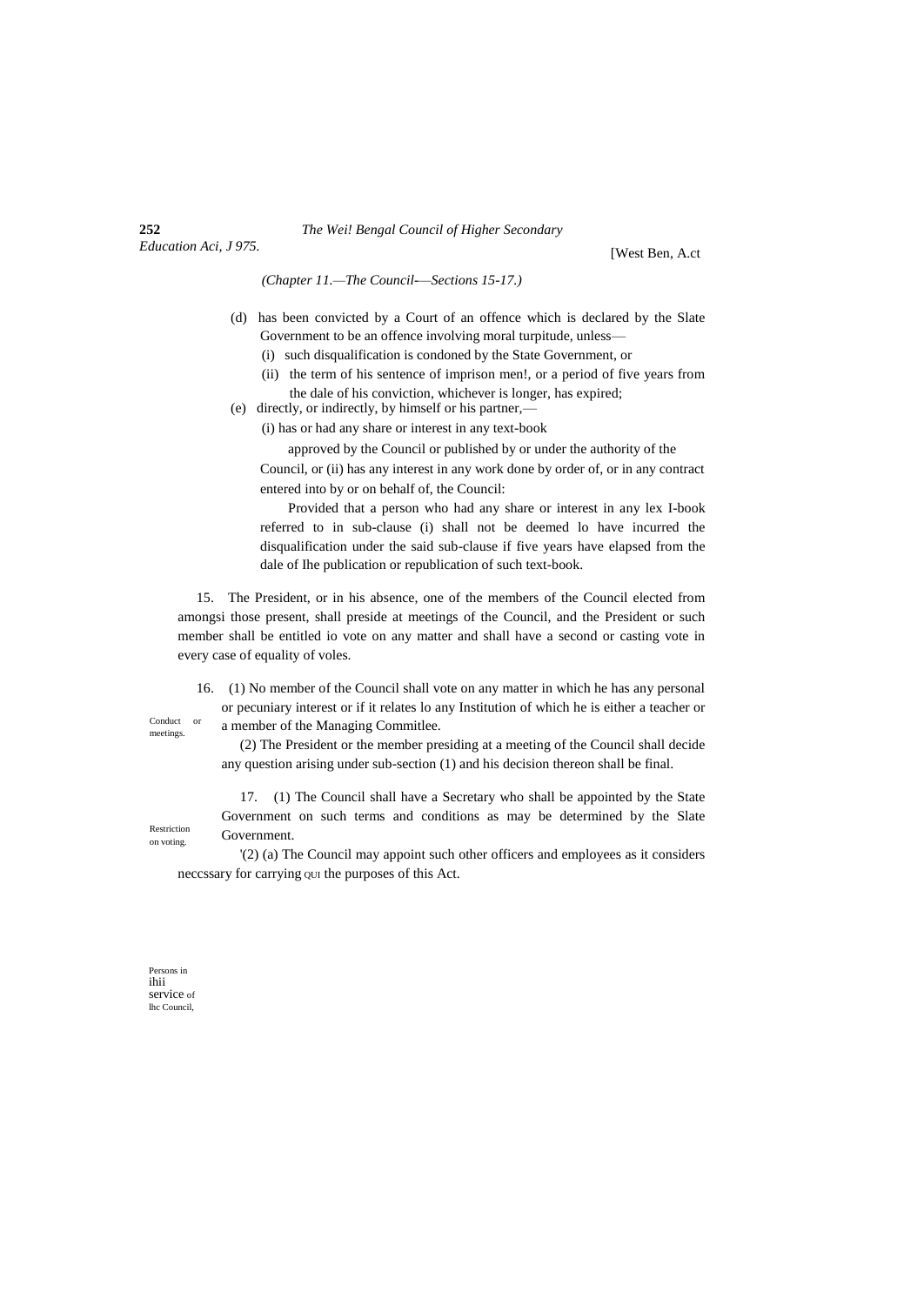#### **253** *The Wcjf Bengal Council of Higher Secondaiy Education Act, 1975. (Chapter III.—The Boards.—Section IS.)* **VIII of 1975.]**

(b) The method of recruitment and Ihe conditions of service (including ihe scales of pay and allowances, if any) of ihe olher officers and employees shall be such us may, subjecl lo Lhe approval or ihe Stale Government, be determined by regulations published in the *Official Gazette.*

(3) Subject to the general control and supervision of Ihe President, the Secretary shall be the principal administrative officer of Ihe Council and be entitled to attend and speak at any meeting of ihe Council, bui shall nol be entitled to vote.

### CHAPTER ]]]

#### **The Boards**

18. (1) The Council may constitute Boards of Studies in one or Boards, more of lhe following branches, namely:—

- (a) Humanities,
	- (b) Sciences,
	- (c) Commerce,
	- (d) Agriculture,
	- (e) Technical courses, and
	- (Q Other courscs, vocational or otherwise.
- (2) Each such Board of Studies shall consist of—
	- (i) the President,
	- (ii) one member to be nominated by the Slate Government,
	- (iii) one member to be elected by the members of the Council from amongst themselves,
	- (iv) two members to be elected by the members of the Council from amongst the members of the leaching staff of the Institutions imparting instruction in Ihe branch in respect of which the Board of Studies is to be constituted, and
	- (v) not more than two members to be nominated by the President from amongst the experts in the branch of education in respect of which the Board of Studies is to be constituted.

(3) The term of office or the members of each of Boards of Studies shall be two years, but the Council may extend the period from time to lime so, however, that lhe total period does not exceed three years.

(4) The President shall be the Chairman of each of the Boards of Studies and the Secretary to the Council shall be the Secretary thereto.

(5) Each Board of Studies shall perform such functions as may be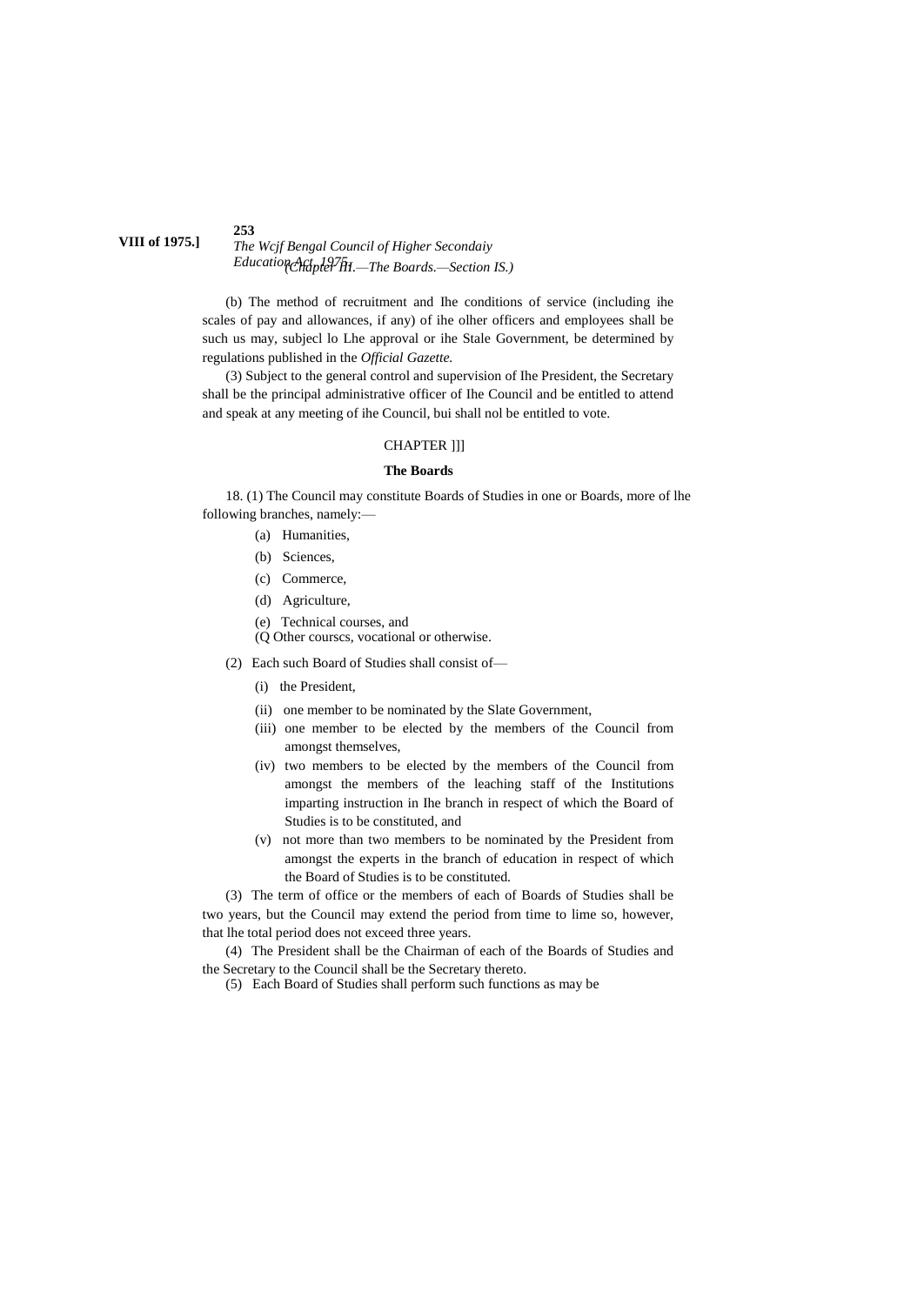[West Ben. Act

*The Wcjf Bengal Council of Higher Secondaiy* Education Act, 10Th apter IV.—Committees of the Council.—Sections J 9, 20,)

(6) The Chairman shall preside over [he meetings of each such Board of Studies and in his absence, the members present shall elect one from amongst themselves [a preside.

(7) A member of any such Board who is a member of the Council shall continue to hold office until he ceases to be a member of the Council.

#### **CHAPTER IV Committees of the Council**

Consutuiinn 19, ([) The Council may, wilh the approval of the Slate Government, Cummiiiccs. constitute any or more of the following Committees, namely:—

- (a) the Recognition Committee;
- (b) the Syllabus Committee;
- (c) the Examinations Committee;
- (d) the Finance Committee;
- (e) the Appeal Committee;'
- (f) such other Committee or Committees as it may think Fit.

(2) Each of the Commiltees referred lo in clauses (a) to (d) and (f) of subsection (1) shall be composed of the President as its Chairman and wholly or in part of members of the Council and the total number of members including the President shall not exceed seven.

(3) The Appeal Committee shall be composed of not more than seven members including a person who holds or has held the office of a Judge not below the rank of a District Judge as its Chairman and other members all or some of whom shall be members of the Council.

(4) There shall be a Secretary lo each such Committee who shall be deputed by the President from amongst the officers of Ihe Council. ■

Functions of 20. (1) TI shall be the duty of the Recognition Committee 10 advise<br>Commit LIMS....

CommiLIMS. . ,, ' the Council on all matters concerning the recognition of institutions.

(2) It shall be the duty of the Syllabus Committee to—

- (a) advise the Council on mailers relating to ihe syllabus and the courses of studies to be followed and the books to be studied in recognised Institutions and for examinations instituted by the Council;
- (b) advise the Council on any matter relating lo the syllabus, courses of studies or books to be studied, as may be referred

#### **254**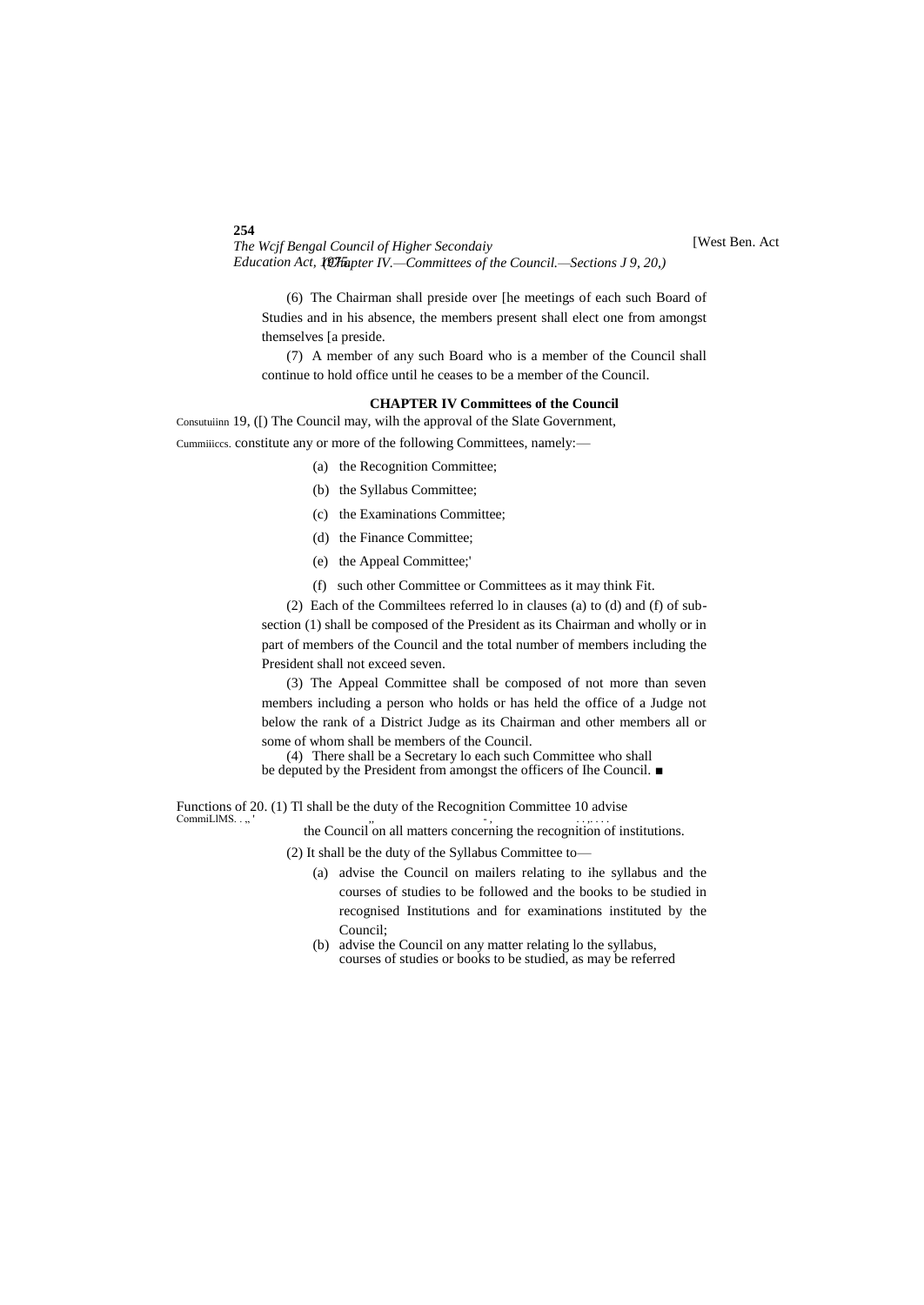# *The Wcjf Bengal Council of Higher Secondaiy* **VIII oF 1975.] .** *Education Act, 1975. (Chapter V.~Powers and functions of the Coiutcil and the Pres idem.—Section 21.)*

(3) IL shall be lhe duty of the Examinations Committee to advise the Council on—

- (a) lhe selection of Papcr-setlers, Moderators, Tabulators, Examiners, Invigilators, Supervisors and others employed in connection with examinations instituted by the Council and the rates of remuneration co be paid to them;
- (b) the fees to be paid by candidates for such examinations;
- (c) any matter relating to such examinations which may be referred to it by the Council, for advice.

(4) II shall be the duty of the Finance Committee to prepare the budget of the Council and to advise the Council on such matters relating to finance as may be referred to it by the Council, for advice.

(5) (a) All appeals by the members of the teaching and the non- teaching staff against decisions of Managing Committees of the recognised Institutions shall be heard and decided by the Appeal Committee.

(b) The dicisions of the Appeal Committee on such appeals shall be final and no suit or proceeding shall lie in any Civil or Criminal Court in respect of any matter which has been or may be referred to, or has been decided by, the Appeal Committee.

(6) Any other Committee or Committees that may be constituted under clause (0 of sub-section (1) of section 19 shall have such powers or functions as the Council may assign to such Committee orCommtltees.

#### CHAPTER V

#### **Powers and functions of the Council and the President**

21. (I) It shall be the duty of the Council to advise the Slate Functions of

- the Council. Government on all mailers relating to Higher Secondary Education refened to it by the Slate Government.

(2) Subject to any general or special order of the Stale Government, the provisions of this Act and any rule made thereunder, the Council shall have generally Ihe power Lo direct, supervise and control Higher Secondary Education, and in particular the power—

> (a) to grant or refuse recognition to Inslitu lions, and lo withdraw such recognition, if it thinks fit, afler considering the recommendations of the Recognition Committee, if any, in accordance with such regulations as may be made in this hphnlF-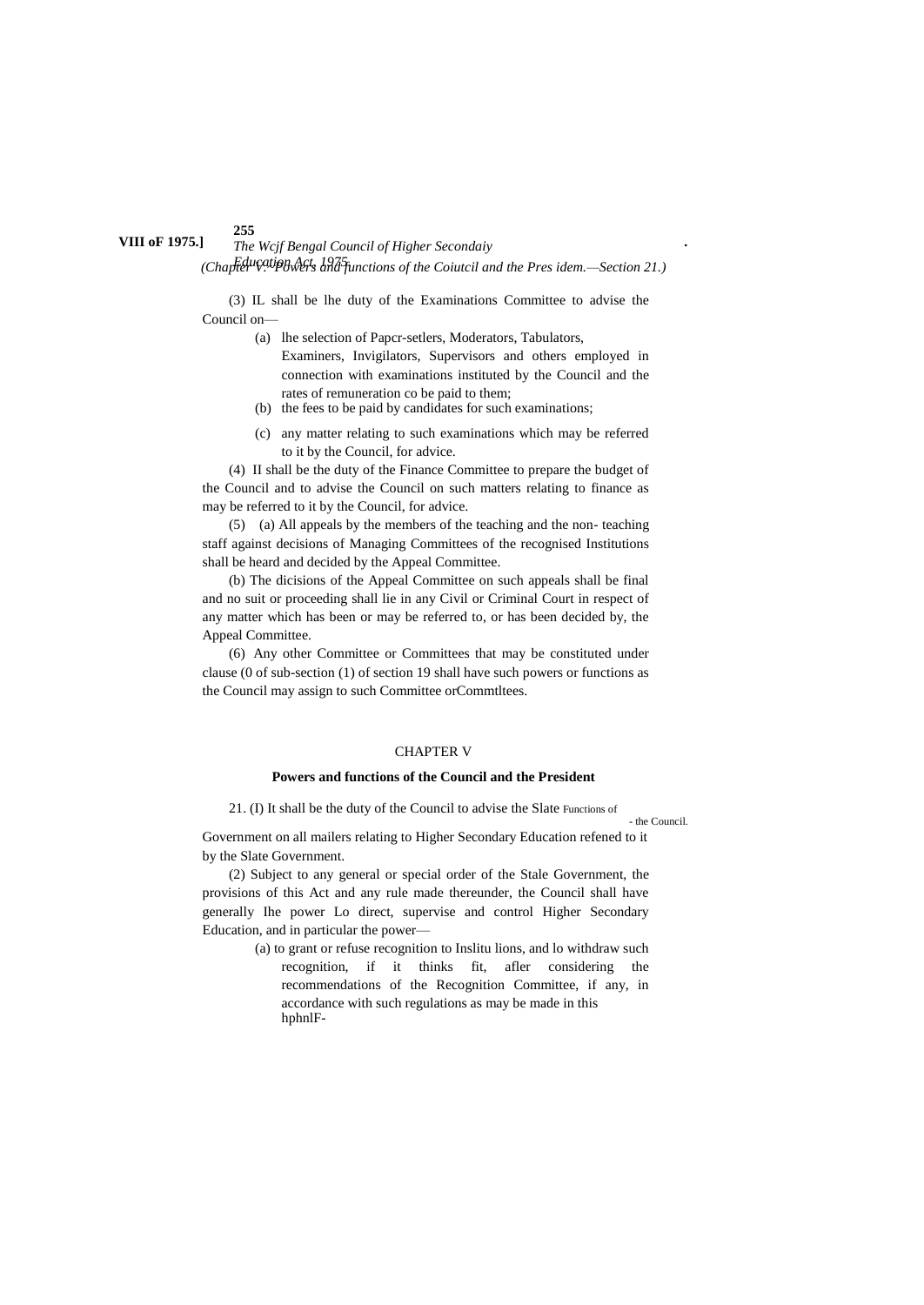# **256** *The Wei! Bengal Council of Higher Secondary Education Aci, J 975.* **[West Ben. Act ■**

*(Chapter V.—Powers and functions of the Council and the President.—Section 21.) i*

 $^i_{\rm I}$ 

- (b) to maintain a register of recognised Institutions: (c) to provide for inspection of recognised Institutions;
- (d) to provide by regulations, aFler considering the recommendation of the Syllabus
- Committee, if any, the curriculum, the syllabus, the courses of studies to be followed and the books to be studied in recognised Institutions and for examinations instituted by the Council;
- (e) to undertake, if necessary, with the approval of the State Government, the preparation, publication or sale of textbooks and other books for use in recognised Institutions;
- (f) lo maintain and publish, from time lo lime, lisl of books approved for use in recognised Institutions and for examinations instituted by the Council and to remove the name of any such book from any such lisl;
- (g) to institute Higher Secondary Examinations for purposes of j this Act and such other examinations as it may think lit and < to make regulations in this behalf;
- (h) to make regulations regarding Ihe conditions lo be fulfilled **<sup>j</sup>**by candidates presenting themselves for examinations instituted by the Council;
- (i) to publish results of the examinations instituted by the Council and lo award diplomas, certificates, prizes and scholarships in respect thereof;
- (j) to provide by regulations after considering the recommendations of the Examinations Committee, if any,

the rales of remuneration to be paid to Paper-sellers,

Moderators, Tabulators, Examiners, Invigilators, Supervisors and others employed inconnection with examinations instituted by ihe Council, and the fees to be paid by candidates for such examinations;

- (k) to grant permission to candidates to appear at examinations instituted by ihe Council and to refuse or withdraw such permission if it thinks fit in accordance with such regulalions as may be made in this behalf;
- (1) lo administer ihe West Bengal Council of Higher Secondary Education Fund;
- (m) to provide by regulalions the procedure for filing and disposal of appeals by members of the teaching and non-teaching staff against decisions of the Managing Commiltees of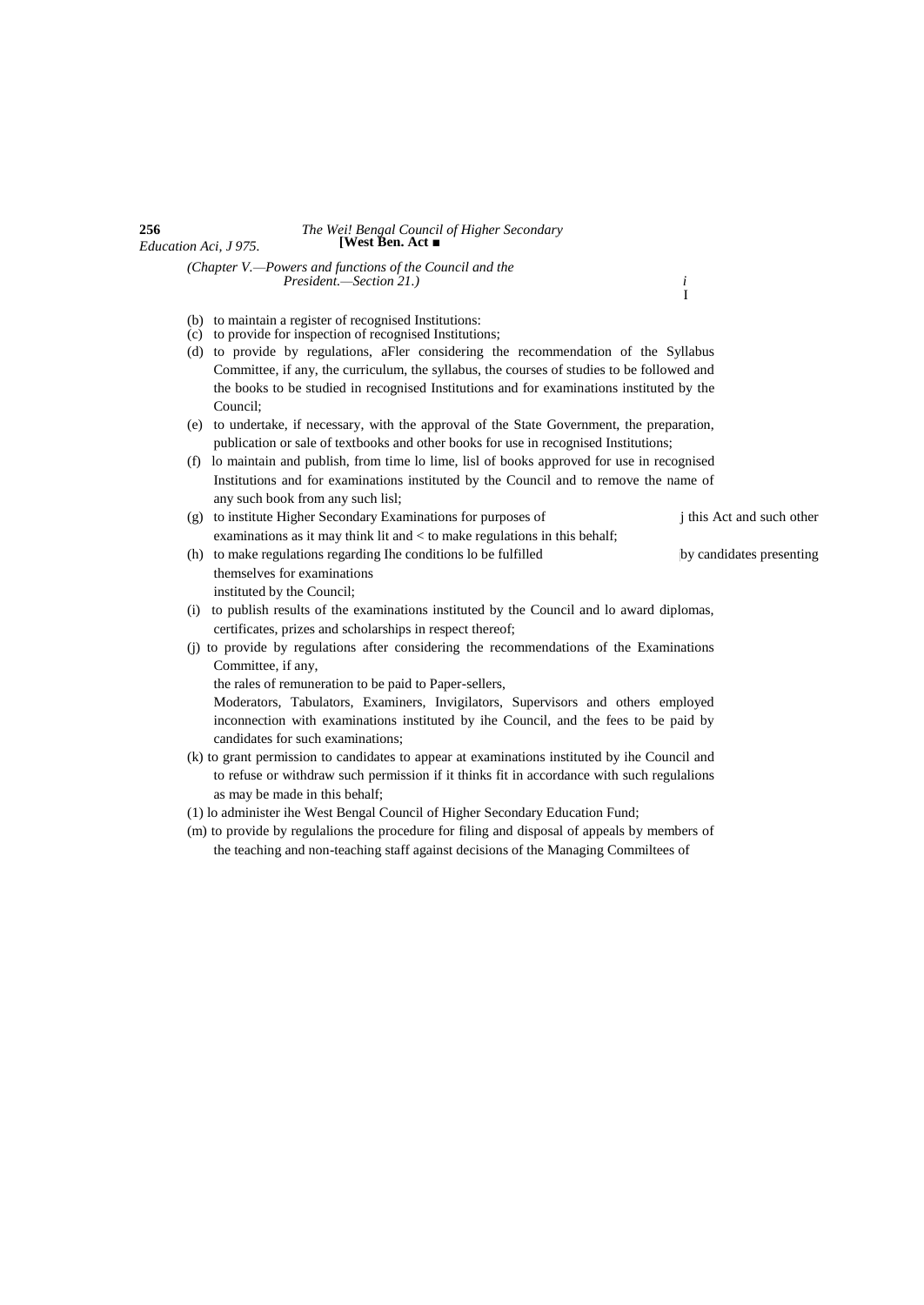# *The Wcjf Bengal Council of Higher Secondaiy* VIII of 1975.] *(Etluption ActpbVers and functions of the Council and the President.—Section 22.)*

- (n) to institute and administer such Provident Funds as may be prescribed;
- (o) to make regulations relating to (he conduct, discipline and appeal in respect or the officers and employees of the Council;
- (p) to perform such other functions as may be assigned to it by the Slate Government.

*( 3 )* Subject to the provisions of sub-section (2), the Council shall have the power to make regulations in respect of any matter for lhe proper exercise of its powers under this Act.

*( 4 )* No regulation shall be valid unless il is approved by lhe State Government and the State Government may, in according such approval,

make such additions, alterations or modifications therein as it ihinks fit:

Provided lhal before making any such addition, alteration or modification the Slate Government shall give the Council an opportunity to express its views thereon wilhin such period not exceeding one month as may be specified by the Stale Government.

*( 5 )* All regulations approved **by Lhe** SlaLe Government shall be published in **lhe** *Official Gazette.*

*22.* (I) The President shall be responsible for carrying out and giving Powers and effect to the decisions of the Council and of any Board of Studies or prcs^kni'^ Committee constituted under this Act,

(2) The President may, in any emergency, exercise any of the powers of lhe Council provided however that he shall nol act contrary to any decision of lhe Council, and shall, as soon thereafter as may be, report to the Council the action taken by him together wkh the reasons therefor.

(3) The President shall—

- (a) exercise general supervision and control over lhe Secretary and the other officers and employees appointed by the Council;
- (b) assign to each member of lhe Council, lhe Board of Studies or the Committee such duties as he thinks fil;
- (c) sanction such claims of travelling allowances and at sucli rales as the State Government may determine;
- (d) lake such other action not inconsistent with any decision of ihe Council as he considers necessary for the proper funclioning of the Council.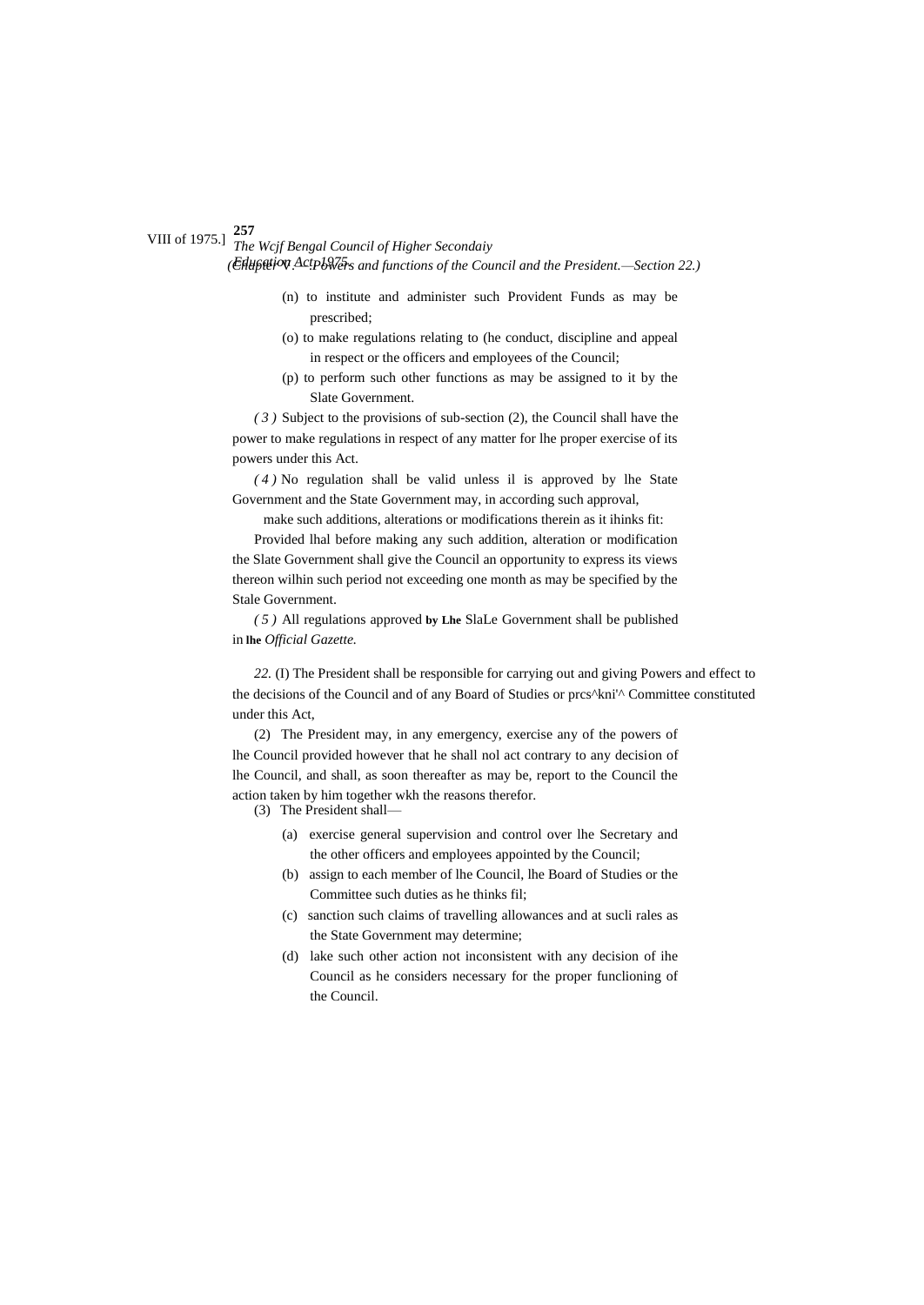*The Wcjf Bengal Council of Higher Secondaiy Education Act, 1975.* - *Meetings.'* - *Sections 23, 24.* - *Chapter VII.* - *Finance and Audit.—Sections 25, 26.)*

#### CHAPTER VI Meetings

23. (!) The annual meeting of the Council shall be held in ihe imonih of July each year.

Mailings of ihe Council.

(2) The Council shall meet at such olher limes as may be appoinled by lhc President, bui in no case less than four limes a year.

(3) One-third of ihe loial number of members of ihe Council shall form a quorum at any meeiing of ihe Council.

Regulations relating lo mcclings.

24. The Council shall make regulations relating io meetings of the Council, of any Board of Studies or of any Commiiice constituted by ihe Council and the procedure lo be followed at such meetings.

#### CHAPTER VII Finance **and Audit**

Report.

Annual 25. (1) The President shall place before the annual meeting of the

Council held in ihe year following ihe year in which it is constituted and before every annual meeting thereafter a report on the working of the Council during the last preceding financial year.

(2) The report shall be forwarded lo the Stale Government within one month of its presentation before the annual meeting of the Council together with such comments thereon as ihe Council may think fit to make.

### BuJgci. 26. '(I) The Council shall hold a spccial meeting by lhc 31st

October of every financial year and shall place before the said meeting a budget estimate showing, in such form as may be prescribed, the anticipated income and expenditure of the Council for the next financial year.

**: (2)** The budget estimate as aforesaid shall, after confirmation by the Council, be forwarded to the Slate Government by the 30th November or Ihe Financial year in which the special meeiing referred lo in subsection (1) is held.

**[West Ben. Act**

<sup>&#</sup>x27;Sub-seclion (1) was iubsiuuled Cur lhe original sub-seclion by s. 4(a) of Lhe West Bengal Council of Higher 5cconil:iry Education (Amendment) ACL, 19R7 (West Ben. Acl XNt of 1987).<br>'Sub-SdcLinn '2) Wis substituted for the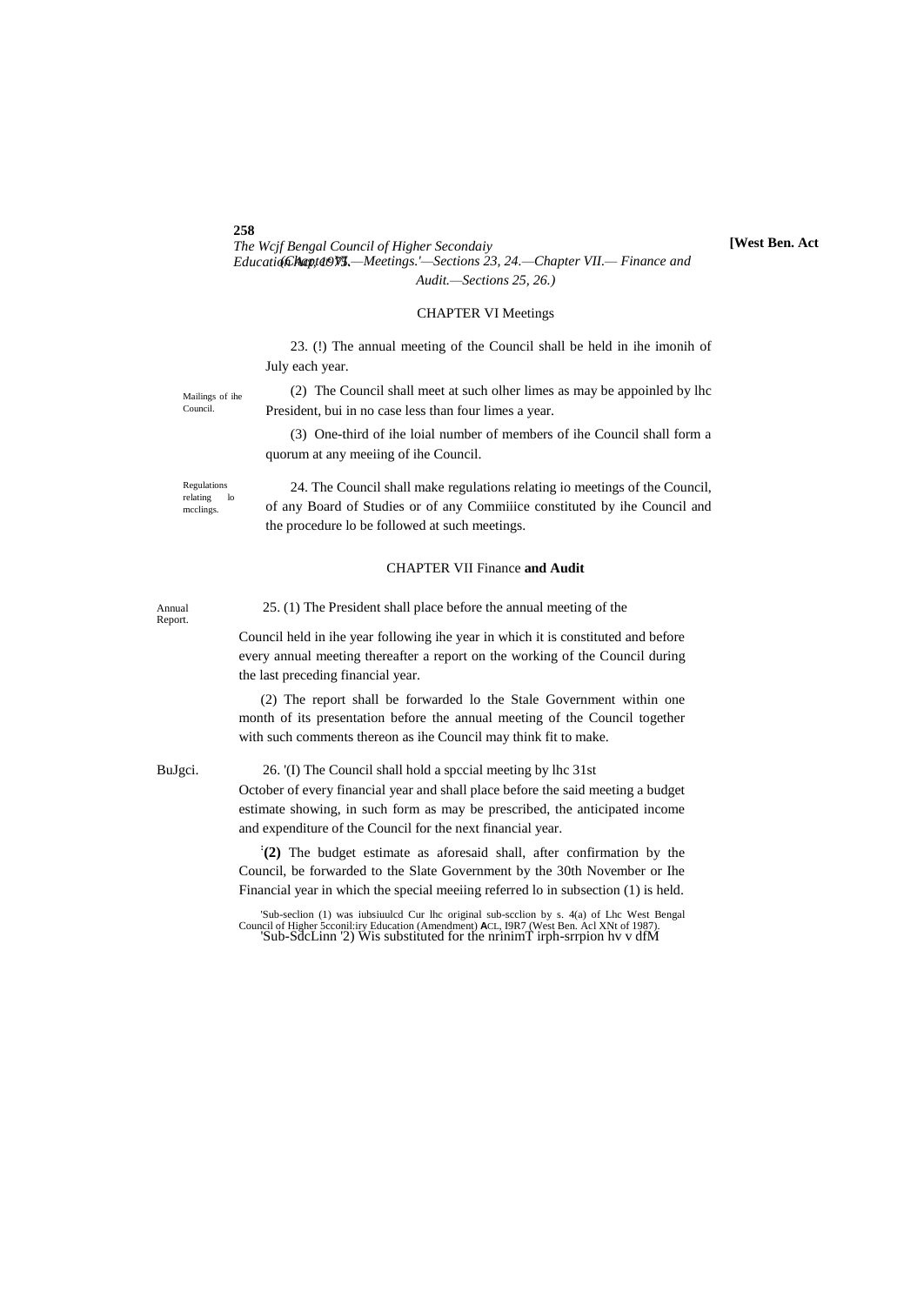# **259 vm or 1975.]**

# *The Wcjf Bengal Council of Higher Secondaiy (Chapter VII.*—*Finance and Audit.—Section 26.)*

*Education Act, 1975.* **, (3)** (a) The Slate Government shall '[within two months] **or** the ' receipt of the budget estimate either accord its approval to the same or return it to the Council with such comments and suggestions as it deems necessary if in its opinion such estimate—

- (i) is not reasonably accurate wiih reference to ascertainable facts or shows a deficit in its closing balance;
- (ii) includes new items of recurring expenditure which arc likely to impose upon the Council in the future financial liabilities which ihe Council is not likely to be able to meet from ils income; and
- (iii) includes provisions for expenditure which are not in accordance with the provisions of this Act.

(b) If lhe budget estimate is returned under clause (a), the Council shall consider the comments and suggestions made by the Stale Government and may, ir it thinks lit. revise lhe said estimate. The Council shall then submit the budget estimate as so revised to the Slate Government, or, the Council shall, ir it does not think Fit to revise the estimate, submit it in its original form to the State Government within one month or receiving it together with its replies on the comments and suggestions made by (he State Government.

(c) If the Slate Government does not approve or the budget estimate as revised by the Council or if the budget estimate is returned by the Council without revision, the State Government may amend lhe budget estimate by making—

- (i) such modifications as are in ils opinion necessary to render the estimate reasonably accurate with reference lo ascertainable facts or to balance the income and expenditure;
- (ii) additions, alterations or modifications in any provision relating to new expenditure of a recurring nature;
- (iii) any alteration or modification in any provision for expenditure which, in its opinion, is not in accordance with the provisions of this Act;

and shall forward **Lhe** budget estimate as so amended lo **the** Council and the budget estimate so returned shall be lhe budget estimate of **the** Council for lhe relevant year.

<sup>&#</sup>x27;The words wilhin ihe square brackets wort; substituted Tor the words "within three months" by s. 4(c) of Lite West Bengal Council oCHighcr Secondary Education (Amendment) Acl, 1987 (WesL Ben. Acl XIII of 1987}.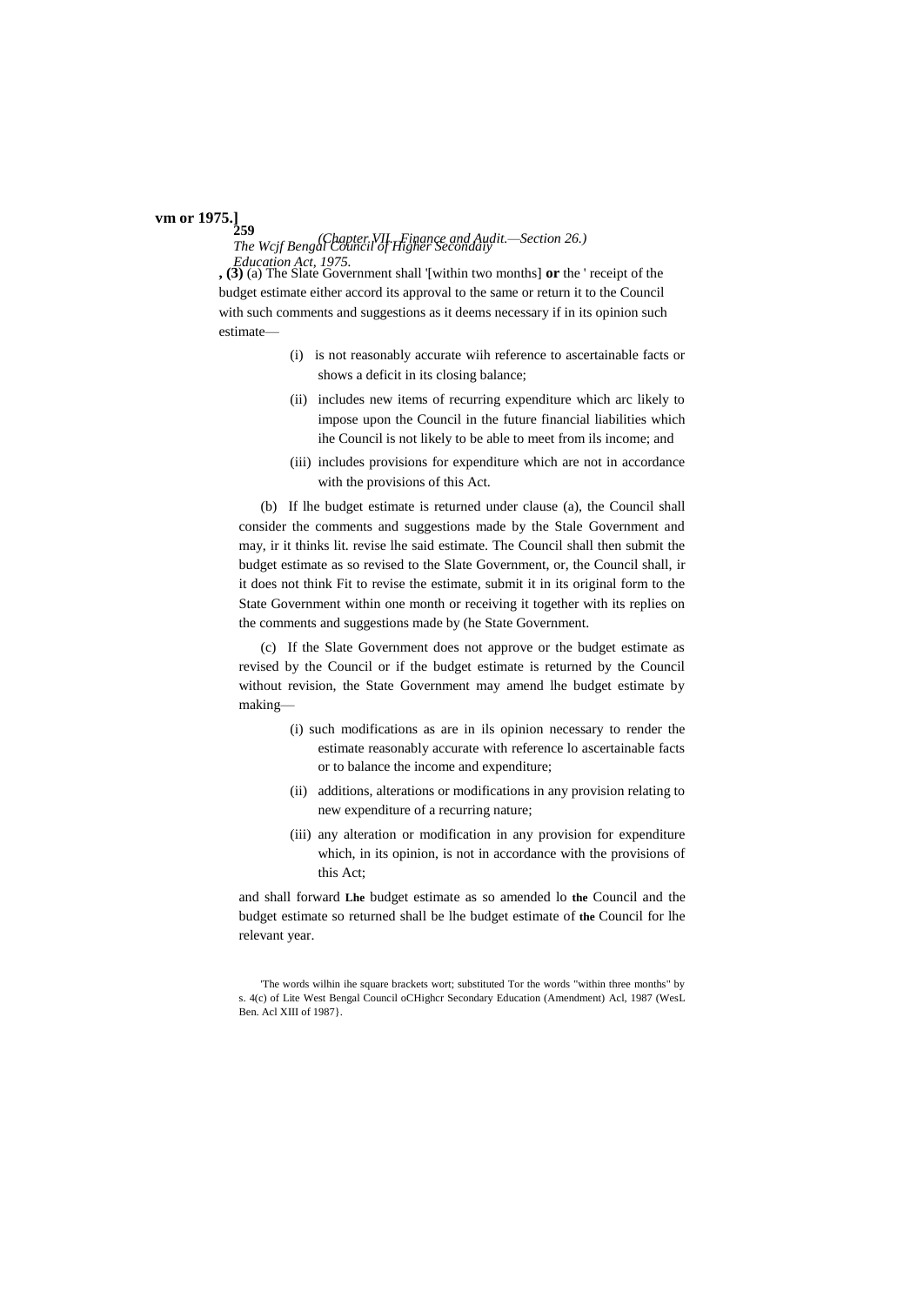$<$ LL,  $, M...$ 

#### ÷.

The Wesl Bengal Council of Higher Seconder)' Education Arr. 1975. 260

#### [West Ben. Act

#### (Chapter VII.-Finance and Audit.-Sections 27-29.)

'(4) Notwithstanding anything contained in the foregoing provisions of this section, the budget estimate of the Council for the financial year 1987-88 shall be submitted to lhe Slate Government and lhe approval or otherwise of lhe said esli male shall be accorded by lhe Slate Government in accordance with ihe provisions of ihis Act as in force immediately before the coming into force or die West Bengal Council of Higher Secondary Education (Amendment) Act, 1987.

|                        | 27. The Stale Government may, after considering the budget estimate, the account of the |  |  |  |  |  |  |                                                                             |  |  |
|------------------------|-----------------------------------------------------------------------------------------|--|--|--|--|--|--|-----------------------------------------------------------------------------|--|--|
|                        |                                                                                         |  |  |  |  |  |  | Council and such reports as it may call for, make such annual or periodica) |  |  |
| Crams by               | grants to it as il may think fit:                                                       |  |  |  |  |  |  |                                                                             |  |  |
| Lhe Stare<br>Governmen |                                                                                         |  |  |  |  |  |  | Provided lhat on the establishment of the Council and before the first      |  |  |
| t,                     |                                                                                         |  |  |  |  |  |  | budget estimate is forwarded lo the State Government, lhe Slate             |  |  |
|                        |                                                                                         |  |  |  |  |  |  | Government may, after considering such report as it may cull for Front the  |  |  |

Council, make such initial grant to tha Council as may be considered necessary.

28. (1) The Council shall have a Fund lobe called the Wesl Bengal Council of Higher Secondary Education Fund to which shall be credited-

|                   | (a) all sums which may be paid by lhe Slate Government under                                                               |
|-------------------|----------------------------------------------------------------------------------------------------------------------------|
| Funt; of          | section 27:                                                                                                                |
| (lie)<br>Council. | (h) all fees realised under any of the provisions of this Acl;<br>(c) all sums representing income from endowments or from |
|                   | properly owned or managed by the Council; and                                                                              |
|                   |                                                                                                                            |

(d) all other sums received by or on behalf of lhe Council from any other source whatsoever.

(2) Thu Fund shall vest in the Council and shall be under ils control and shall be held by il in trust for the purposes of this Act.

(3) All monies payable lo ilie credit of lhe Fund shall forthwith be paid into the Reserve Bank of India or die State Bank of India to the credit of the Fund, and all chcques drawn on lhe Fund shall be signed by the President or by such other person as he may authorise in writing in this behalf.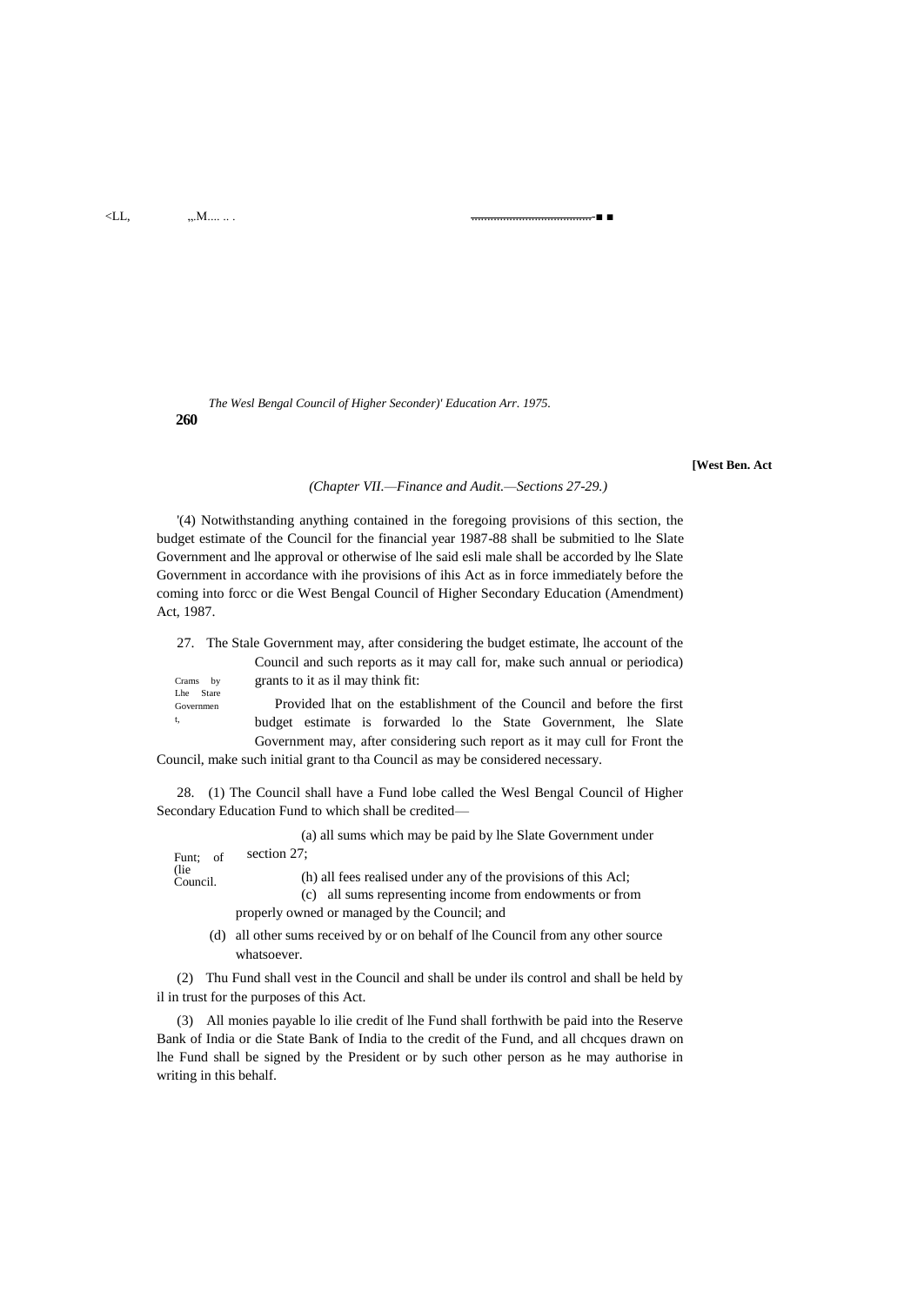Application 29. No expenditure shall he incurred from the Fund except for lhe o trie unit,  $p_{Ur}p_{0ses}$ of this Act, and unless such expenditure is provided for in the budget as approved under this Act or can be met by re-appropriation sanctioned in the prescribed manner.

> 'Sub-section (4) was substituted for ilit original sub-section by s. \*1(d) of [he West Ucngal Council uf Hi£hcrSecoi>(lyr)' Educalion (Amendment) Act. 198? (Wesl Hen. At I Xltl of 1987).

261 The Weif Bengal Council of Higher Secondaiy<br>Education Act, 1975.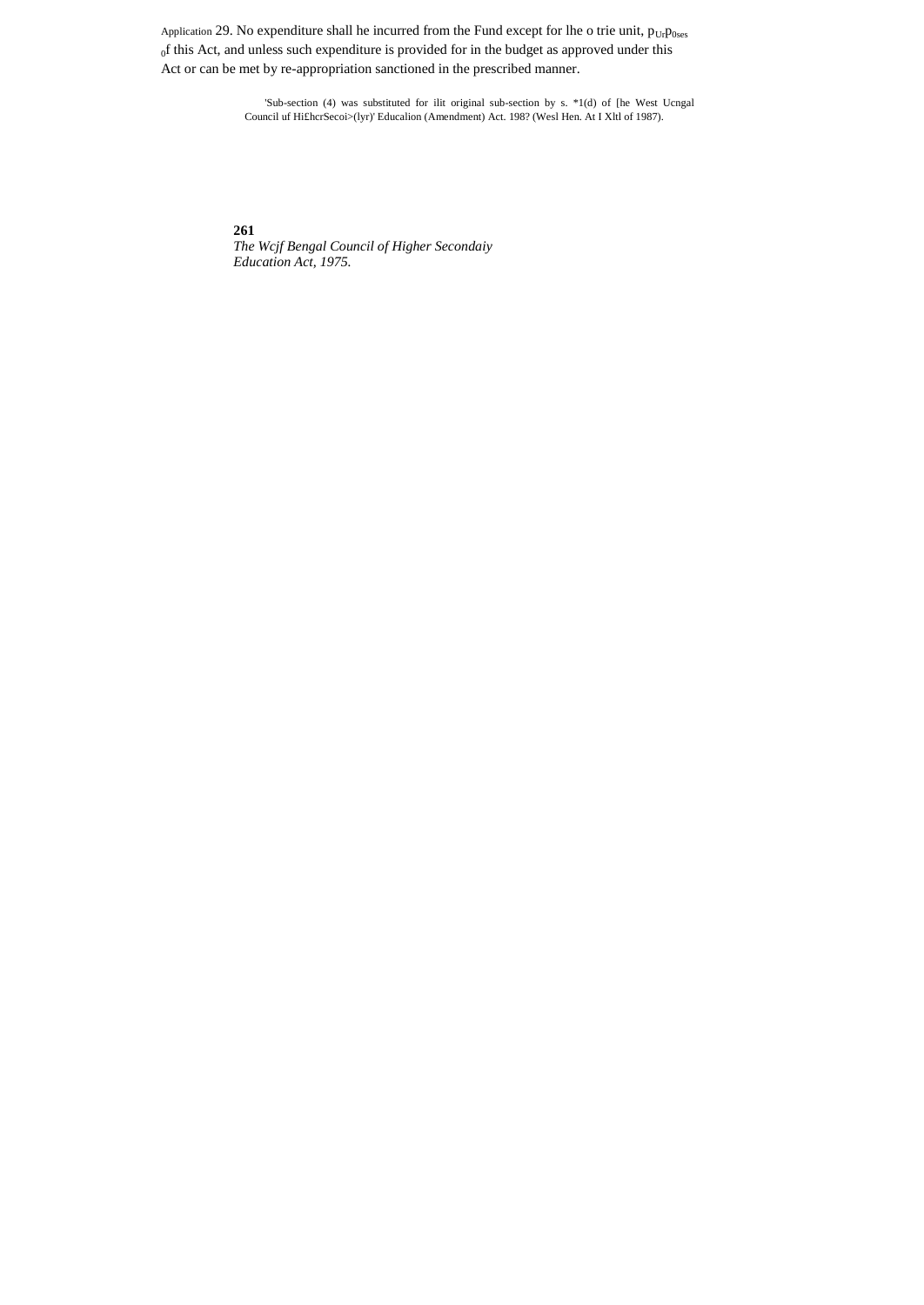**Vin** of **1975.**] *The Wcjf Bengal Council of Higher Secondaiy Education Act, 1975. (Chapter VII.— Finance and Audit.—Sections 30-32.)*

> '- 30. Tlie Council shall keep an account of all its receipts and Account\*, expenditure in the manner prescribed.

31. (1) The accounts of the Council shall be examined and audited Audit, annually in such manner as may be prescribed by an auditor or auditors appointed by the State Government.

(2) For the purpose of examination and audit under sub-section (1) an auditor appointed under (hat sub-section may—

- (a) require in writing the production before hiin of any document relating to the Council or the assets thereof which he considers to be necessary for the proper conduct of ihe audit;
- (b) require in writing the personal appearance before him of any person accountable for, or having the custody or control of, any such document to answer any question relating thereto; and
- (c) require any person so appearing before him to submit a statement in writing in respect of any such document.

(3) It shall be the duty of the Council, and or every member thereof,

and of the Secretary and the members of the staff in the service of the Council Lo afford lo the auditor every facility for the examination and audit of Ihe accounts of the Council and to comply with any requisition made by the auditor under sub-seclion (2) and with the requirement of any rule made in this behalf.

(4) Any person who wilfully neglects or refuses to comply with a requisition made under sub-section (2) or with the requirement of any rule made in this behalf shnJf, on conviction, be punishable with fine which may extend to one hundred rupees.

(5) No complaint in respect of any offence punishable under subsection (4) shall be made except with the previous sanction of the State Government.

(6) No Magistrate other than a Metropolitan Magistrate or a Judicial Magistrate of the first class shall try an offence punishable under subsection (4).

32. ([) Not more than fourteen days after completion of the audit  $\frac{\text{Audil}}{\text{H}}$  report, the auditor shall submil to the State Government a report on the accounts audited, and shall send a copy thereof to the Council which shall forward it to the State Government together with its observations thereon.

(2) The Slate Government shall take such action on the audit report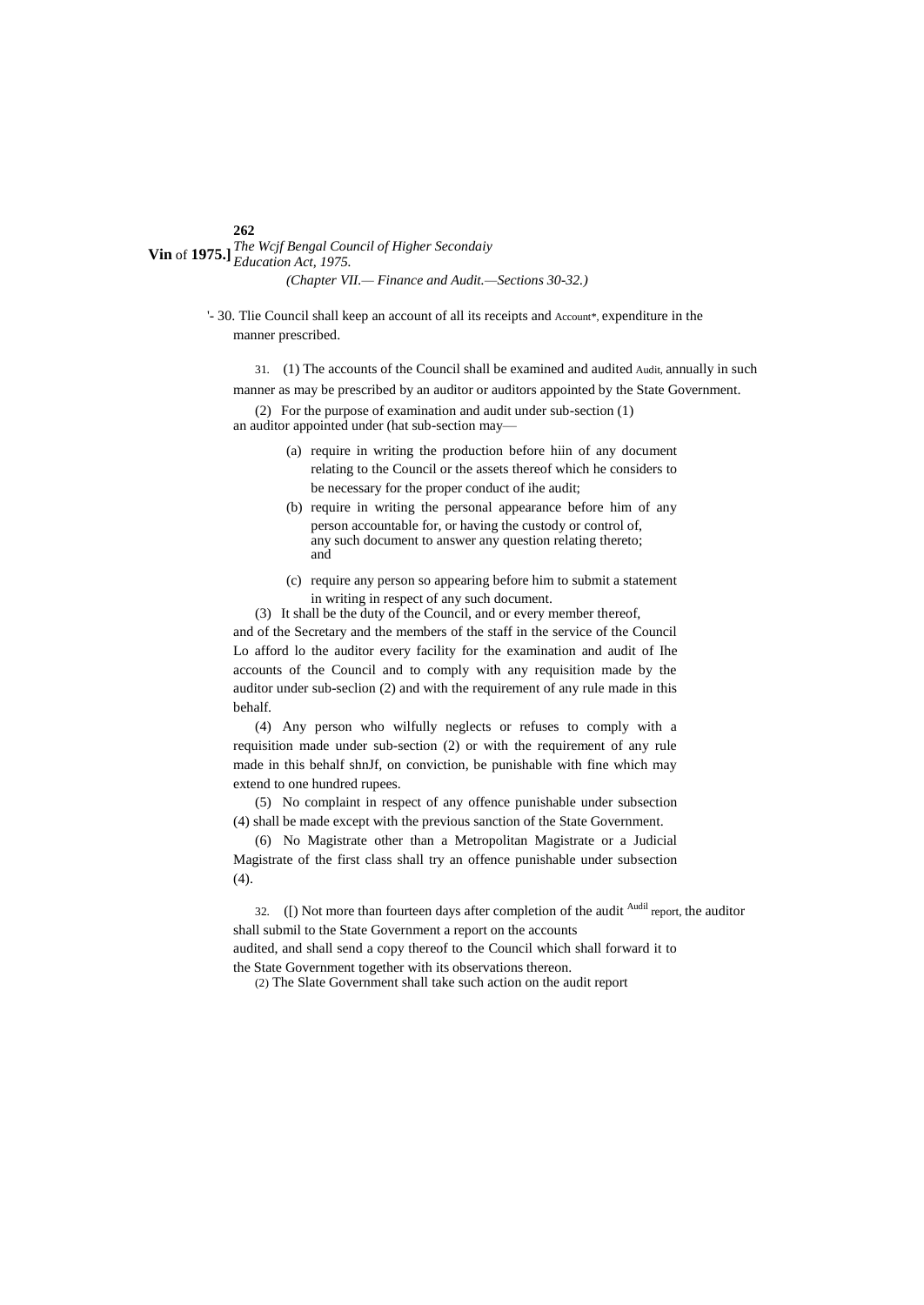| 20J                                                                                             |
|-------------------------------------------------------------------------------------------------|
| The Weif Bengal Council of Higher Secondaiy                                                     |
| Education Act, $1\sqrt[3]{\epsilon\hbar}$ apter VIII.—Supplemental provisions.—Sections 33-39.) |

[West Hen. Act

#### CHAPTER VIII Supplemental provisions

33. Subject to the provisions of section 5, members of ihe Council shall receive such allowances for attending the meelings or Tor other purposes as the State Govcrnmcnl may delermine.

Payment<br>ur I ur I a varices.

**263**

34. The Council shall furnish to the State Government such reports, returns and slatemenls as may be prescribed and such furiher information on any matter relating Lo the Council as ihe Slate Government may require.

Council LO furnish information.

Power of Slule Government lo suspend proceedings.

35. The Slate Government may, by order in writing stating ihe reasons therefor, suspend the execution of any resolution or order of Ihe Council or of any Board of Studies or any Committee constituted under this Act and prohibit the doing of any act which purports to be done or intended to be done under this Act, if Lhc Stale Government is of opinion that such resolution, order or act is in cxccss of the powers conferred by or under this Acl upon Ihe Council, or lhc Board or the Committee, as the ease may be.

36. The members of the Council, or every Board or Committee constituted under this Act, persons in Ihe service of ihe Council and any person appointed under this Acl lo audit ihe accounts of the Council shall be deemed to be public servants wilhin the meaning of section 21 of the Indian Penal Code.

45 of i860.

Certain person5 <c be deemed lo be public >i'rv .jnK Indemnity. 37. No suit, prosecution or other legal proceeding whatever shall lie against any person for anything in good faith done or intended to be done under this Act.

38. No act or proceeding taken under this Act shall be invalid on the ground merely of—

|                           | (a) | the existence of any vacancy in, or defect in the constitution of,              |
|---------------------------|-----|---------------------------------------------------------------------------------|
|                           |     | the Council, or any Board or any Committee constituted under                    |
|                           |     | this Act.                                                                       |
|                           |     | any member of the Council having volcd on<br>(b)                                |
|                           |     | any matter in contravention of the provisions of section 15, or                 |
| Savings.                  |     | (c) any defect or irregularity not affecting thu merits                         |
|                           |     | of ihe case.                                                                    |
| Transitory<br>provisions. |     |                                                                                 |
|                           |     | 39. (I) The President shall make the first regulations for the purposes or ihis |
| Aet.                      |     |                                                                                 |

(2) The first regulations shall remain in force for a period of one year or uniil regulalions are made by this Council under the provisions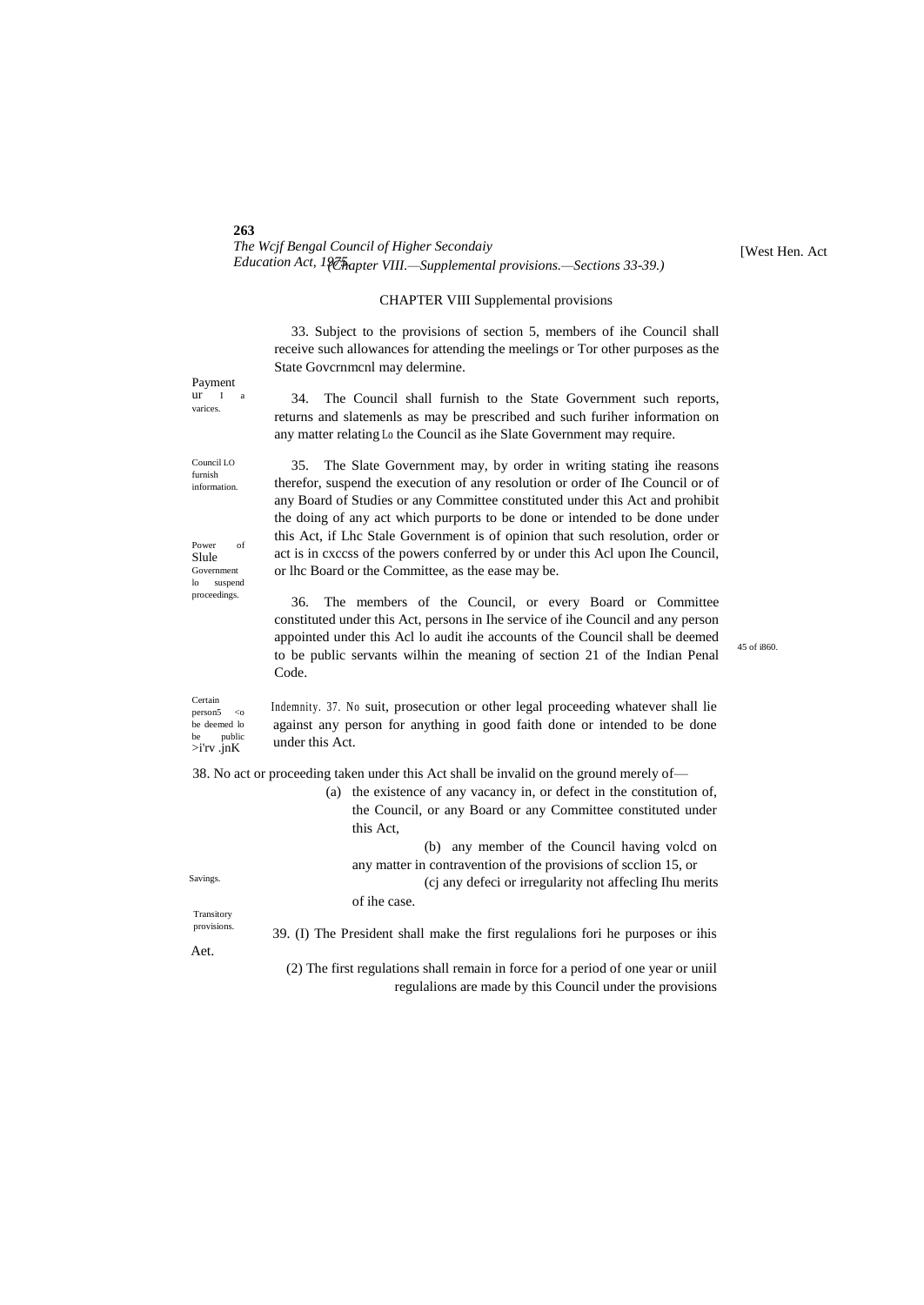#### VIII of 1975.]

#### *(Chapter VIII,—Supplemental provisions.—Section 40.)*

40. (1) The Suite Government may, after previous publication, make Pnwcno rules for carrying out the purposes of this Act. m-i'<sup>L</sup> rales.

(2) In particular, and without prejudice lo the generality of the foregoing power, such rules may provide for all or any of the following matters, namely:—

(a) the acquisition, possession and disposal of property by ihe Council, Lhe conditions of such acquisition, possession and

264

*The West Bejiga! Council of Higher Secondary* referred to in sub-section *(2)* of section 3; *Education Act, 1975.* disposal, and ihe performance by lhe Council or any function

- (b) the manner of election of the members of the Council specified in clauses (h) lo 'f{m)l of sub-scction (I) of seclion 4;
- (c) the Provident Funds referred to in clause (n) of sub-scction (2) of seclion 21 as may be instituted and administered by (he Council;
- (d) the composition, powers, functions, approval and supersession of Managing Committees of recognised Institutions; "
- (e) the form in which Budget estimate of **Lhe** Council shall be prepared as referred to in sub-section (1) of section 26;
- (f) the lime wilhin which the Budget estimate shall be forwarded lo the Slate Government as referred to in sub-section (2) of seclion 26;
- (g) lhe manner in which all payments **Lo** and from lhe West Bengal Council of Higher Secondary Education Fund shall be made;
- (h) **Lhe manner of re-appropriation under section** 29;
- (i) the manner and form in which accounts of reecipts and expenditure shall be kept under section 30;
- (j) the manner in which examination and audit of lhe accounts of lhe Council shall be made under section 31;
- (fc) the reports, returns and statements lo be furnished by the Council under section 34 and the forms or such repons, returns and statements;
- (!) any other mailer required to be prescribed or provided or made by rules.

'The Idler and bruekcLs within lhe square brackets wen: substituted, w.t.l. [lie 23rd day of Juno, 19SSI, for the teller nnd brackets "(1)" by s. <1 of I hi: Wot Bengal Council uf Higher Second aiy Educaluin (Amendment) Acl. 1590 (Wesl Ben. Act XIX of 1990).